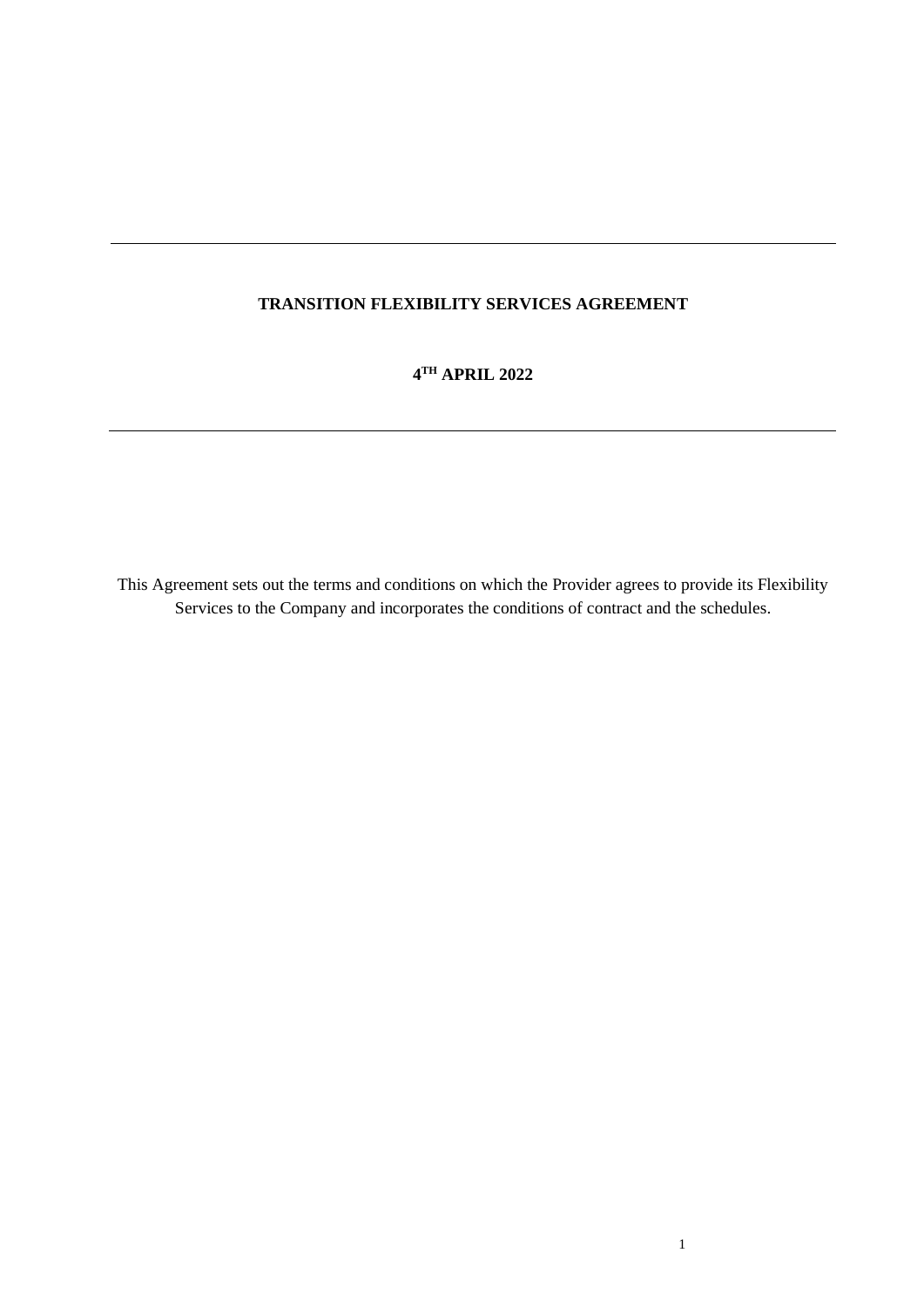# **TABLE OF CONTENTS**

| $\mathbf{1}$ .   |                                                                      |  |
|------------------|----------------------------------------------------------------------|--|
| 2.               |                                                                      |  |
| 3.               |                                                                      |  |
| $\overline{4}$ . |                                                                      |  |
| 5.               |                                                                      |  |
| 6.               |                                                                      |  |
| 7.               |                                                                      |  |
| 8.               |                                                                      |  |
| 9.               |                                                                      |  |
| 10.              | Assignment, Assignation, Sub-contracting and Change in Ownership  12 |  |
| 11.              |                                                                      |  |
| 12.              |                                                                      |  |
| 13.              |                                                                      |  |
| 14.              |                                                                      |  |
| 15.              |                                                                      |  |
| 16.              |                                                                      |  |
| 17.              |                                                                      |  |
| 18.              |                                                                      |  |
| 19.              |                                                                      |  |
| 20.              |                                                                      |  |
| 21.              |                                                                      |  |
|                  |                                                                      |  |
|                  |                                                                      |  |
|                  |                                                                      |  |
|                  |                                                                      |  |
|                  |                                                                      |  |
|                  |                                                                      |  |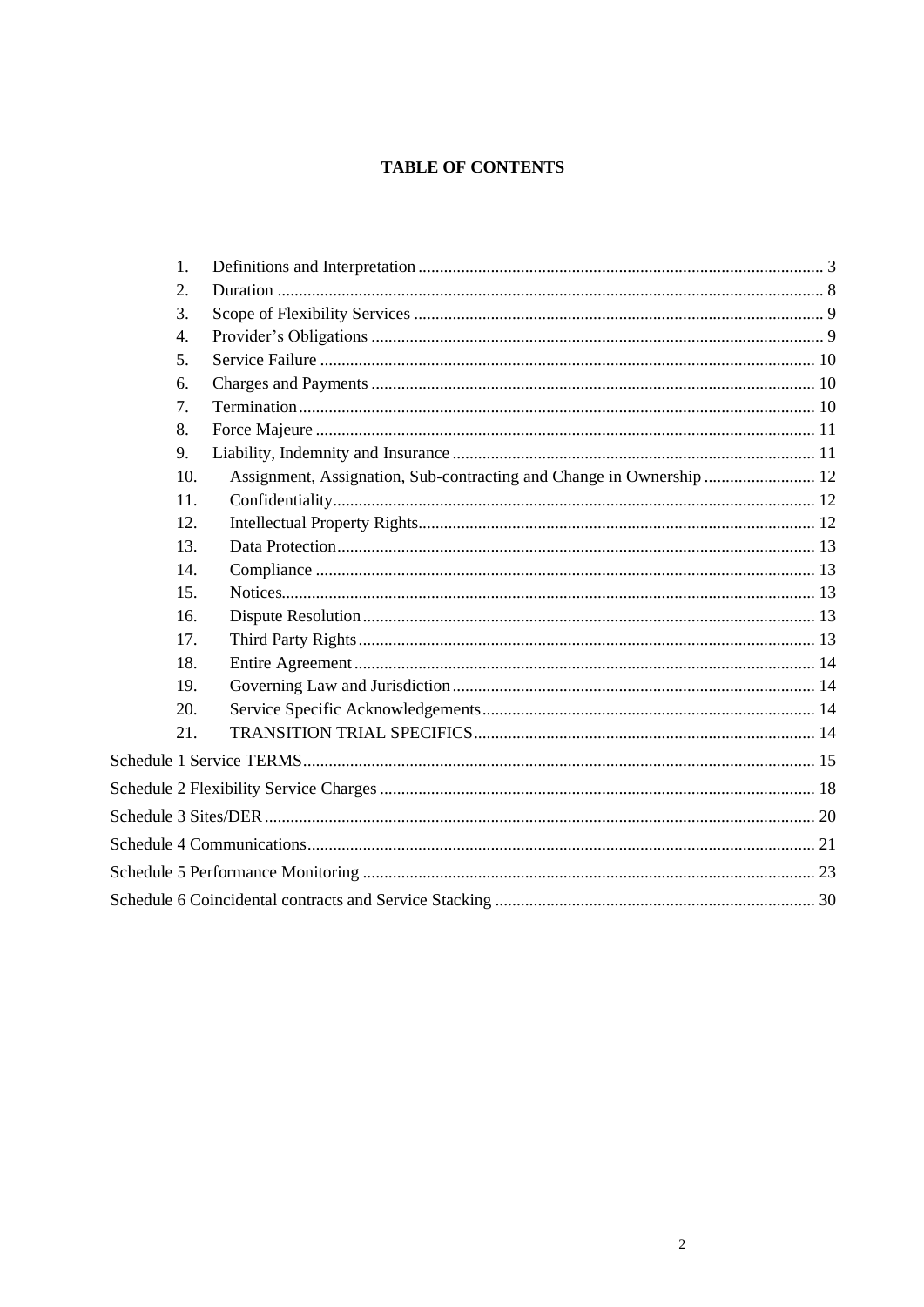#### **CONDITIONS OF CONTRACT**

#### <span id="page-2-0"></span>**1. DEFINITIONS AND INTERPRETATION**

In this Agreement and the recitals, unless the context otherwise requires or superseded by additional terms placed within the schedules, the following expressions shall have the meanings set out below:

"**Acceptance Form**" means the form produced by the Company and signed by the Provider when entering into this Agreement;

"**Affiliate**" means any holding company or subsidiary company of a Party, or any company which is a subsidiary of such holding company and "**holding company**" and "**subsidiary**" have the meanings given in section 1159 of the Companies Act 2006;

"**Applicable Law**" means any applicable law, statute, by-law, regulation, order, regulatory policy, guidance or industry code, rule of court or directives or requirements of any regulatory body;

"**Available or Availability**" means that the DER, in accordance with the Service Requirements and the Utilisation Instruction, is/are available to deliver to the Company for the duration of the Service Window;

"**Availability Fee**" means the fee payable in consideration for the Provider making available the DER and calculated in accordance with the provisions o[f Schedule 2](#page-17-0) and Schedule 5;

"**Availability Price**" in respect of each DER, means the price (£/kW/h) offered in the response to the Company's auction for making available the DER for a Flexibility Service in accordance [Schedule 2;](#page-17-0)

**"Availability Rate"** means the percentage (%) change in the Availability Fee, dependant upon the relevant availability Settlement Rule applied to a given service;

"**Availability Status**" means Available or Unavailable;

"**Authority**" means the Gas and Electricity Markets Authority;

"**Business Day**" means any day other than a Saturday or a Sunday or a bank holiday in [England and Wales] [the City of Edinburgh]; *[Note: Please delete as appropriate England and Wales or Scotland depending on location of the Site]*

"**Change in Ownership**" means:

- <span id="page-2-1"></span>a) any sale, transfer or disposal of any legal, beneficial or equitable interest in fifty per cent (50%) or more of the shares in the Provider (including the control over the exercise of voting rights conferred on those shares, control over the right to appoint or remove directors or the rights to dividends); and/or
- b) any other arrangements that have or may have or which result in the same effect as subclause [a\)](#page-2-1) above.

"**Charges**" means the charges set out i[n Schedule 2](#page-17-0) of this Agreement;

"**Coincidental Contracts"** means multiple Flexibility Contracts over the same or overlapping Service Windows for which the combined Contracted Service Capacity does not breach the DER flexibility capacity**.**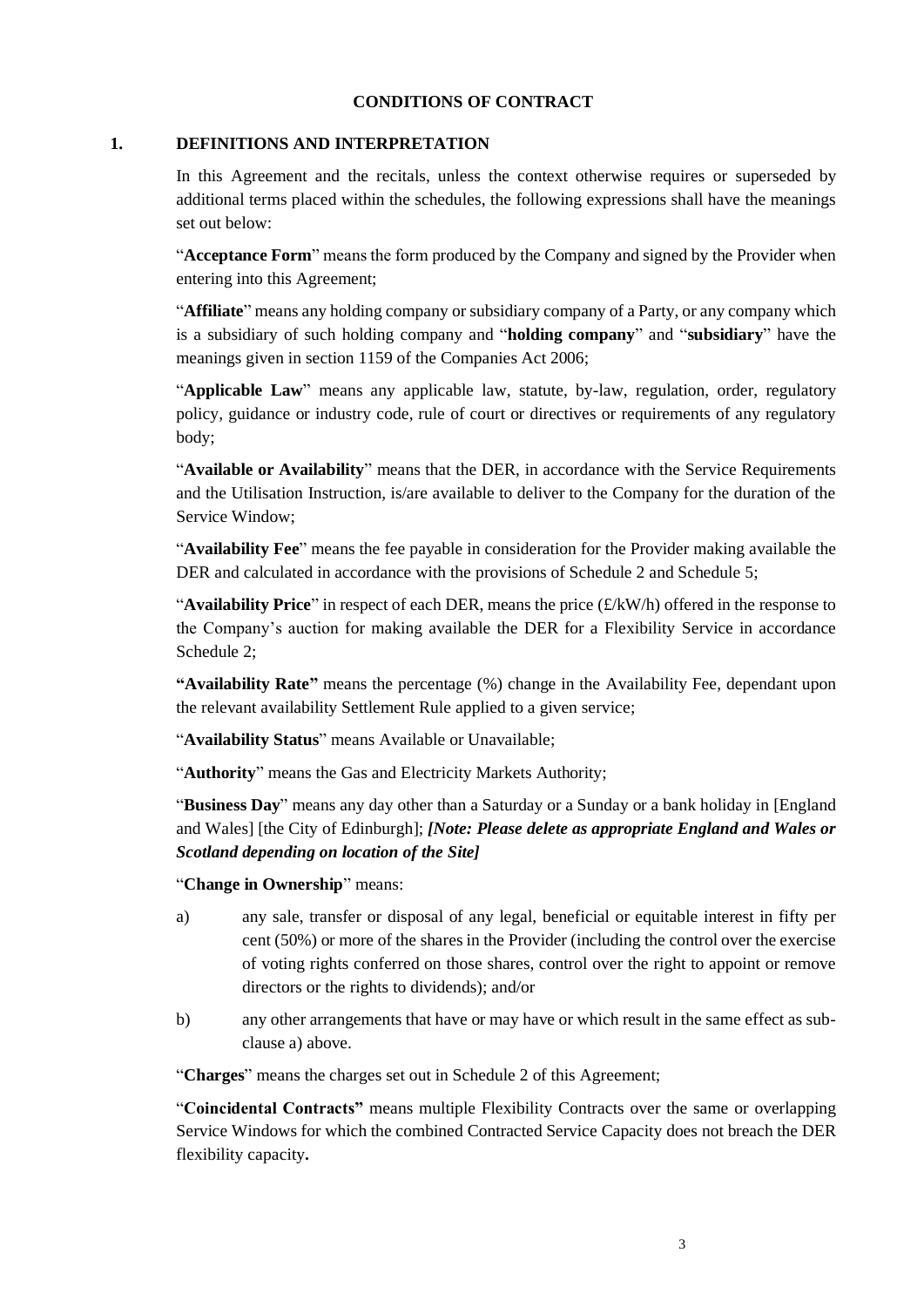"**Commencement Date**" means the date set out in the Acceptance Form signed by the Provider when entering into this Agreement;

**"Company"** means the owner and operator of the local Network which requires the provision of Flexibility Services to aid the management and operation of its Network.

"**Confidential Information**" means any information, however it is conveyed, that relates to the business, affairs, developments, trade secrets, know-how, personnel, customers and/or suppliers of a Party (and/or any its Affiliates) together with all information derived from the above, and any other information clearly designated as being confidential (whether or not it is marked as "confidential") or which ought reasonably to be considered to be confidential;

"**Connection Agreement**" means any agreement governing the terms of connection of any plant or apparatus to, and/or any agreement for the supply of electricity to the plant or apparatus or for the acceptance of electricity into, and its delivery from, the Company's electricity distribution Network;

"**Contract Award**" means a notification of contract award by the Company to the Provider in respect of an invitation to tender issued by the Company through the NMF (or alternate trading platform) and "Awarded a Contract" shall be construed accordingly;

**"Contracted Service Capacity"** means the amount of energy (kW) that the Provider has agreed to make available to the Company pursuant to a Flexibility Contract, from one or more DERs as detailed in the Flexibility Contract

"**Data Protection Law**" means any applicable law relating to the processing, privacy, and use of personal data, as applicable to the Company, the Provider and/or the Flexibility Services, including in the UK: (i) the Privacy and Electronic Communications (EC Directive) Regulations 2003 and any current laws or regulations implementing Council Directive 2002/58/EC; and/or (ii) the General Data Protection Regulation (EU) 2016/679 ("**GDPR**"), and/or any corresponding or equivalent national laws or regulations, once in force and applicable, including the Data Protection Act 2018, and includes any judicial or administrative interpretation of them, any guidance, guidelines, codes of practice, approved codes of conduct or approved certification mechanisms issued by any relevant supervisory authority;

"**Defect**" means an issue that may arise with the DER equipment, metering or the communication interface between the Company and Provider which results in an apparent non-delivery of Flexibility Services or a misinformed delivery of Flexibility Services.'

"**DER Register**" means the list of Provider DERs pursuant to Schedule 3;

"**Disclosing Party**" means the Party disclosing Confidential Information to the Receiving Party;

"**Distributed Energy Resources**" or "**DER**" means the electricity generators, electricity storage, electrical loads or a portfolio of energy resources constituting an aggregated DER, and other Site equipment, machinery, apparatus, materials and other items used for the provision of the Flexibility Services as described in [Schedule 3;](#page-19-0)

"**Distribution Code**" means the Distribution Code of Licenced Distribution Network Operators of Great Britain;

"**Distribution Licence**" means a licence issued under section 6(c) of the Electricity Act 1989;

"**Distribution Licensee**" means a holder of Distribution Licence within the same Group of companies as the Company;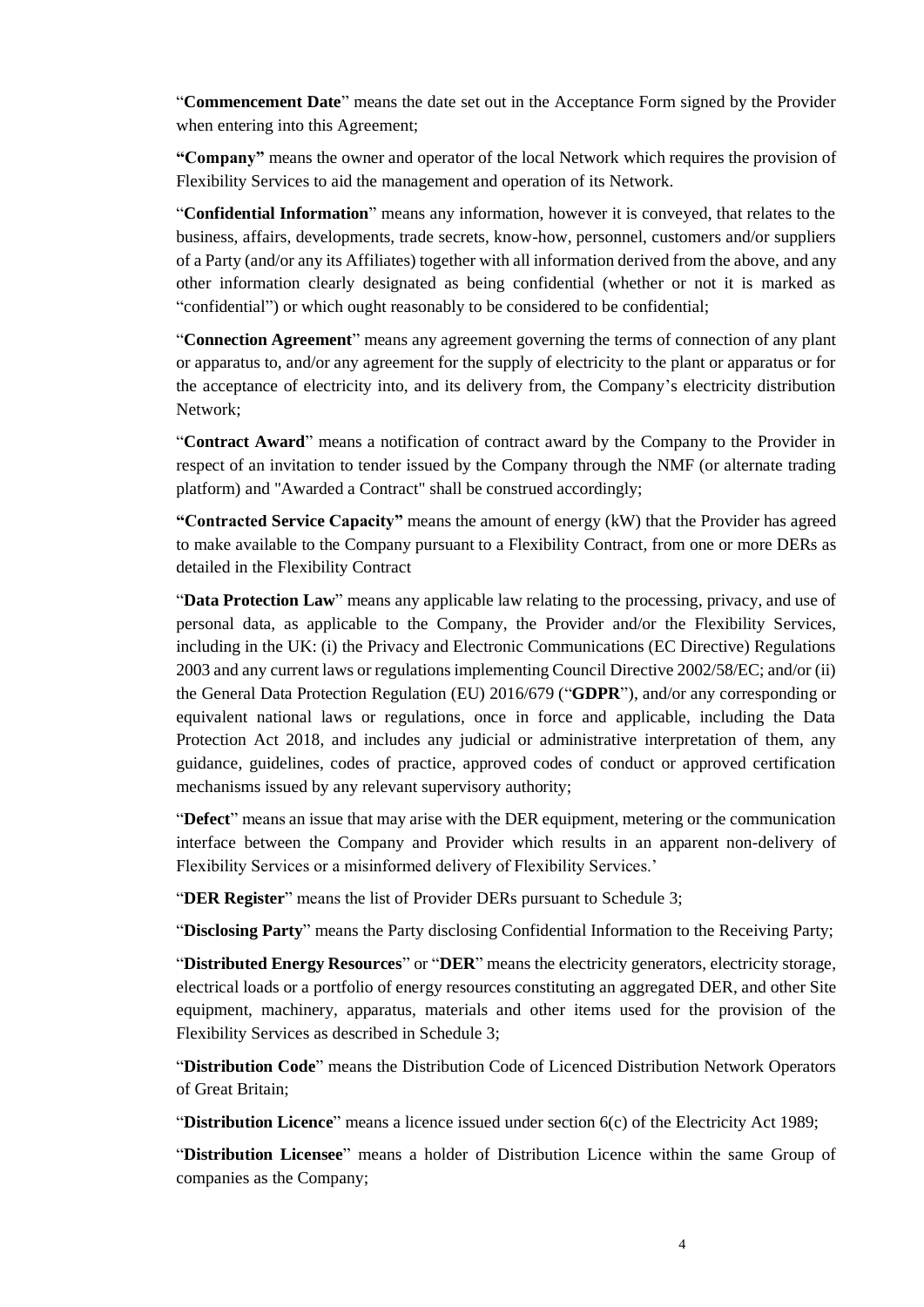"**Due Date for Payment**" has the meaning given to it in Clause [6](#page-9-1) and/or Schedule 2;

"**Electricity Regulations**" means the Electricity Act 1989, the Utilities Act 2000, the Energy Acts 2008 – 2016, the National Terms of Connection and any other licences, codes or industry agreements related to such legislation;

**"Flexibility Contract"** means an auction bid or offer for some or all of the Contracted Service Capacity via the NMF (or alternate trading platform) which is received and subsequently accepted by the Company and used to deliver Flexibility Services in accordance with this Agreement;

**"Flexibility Contract End Date"** means the date specified in the Flexibility Contract being the date that the Provider commitment to deliver Flexibility Services ends.

**"Flexibility Contract Start Date"** means the date specified in the Flexibility Contract being the date that the Provider commitment to deliver Flexibility Services commences.

**"Flexibility Event"** means the delivery of Flexibility Services pursuant to a Utilisation Instruction.

"**Flexibility Services**" means, and more particularly described in [Schedule 1,](#page-14-0) the services to be provided by the Provider to the Company under and in accordance with this Agreement which give the Company the ability to manage the load in a Zone during the Service Period;

"**Force Majeure**" means any event or circumstance which is beyond either the Company's or the Provider's (as the case may be) reasonable control or its employees and which results in or causes its failure to perform any of its obligations under the Agreement, provided that: (a) lack of funds; or (b) any failure or fault in the DER, including insufficient fuel, shall not constitute Force Majeure;

"**Good Industry Practice**" means the exercise of the degree of care, skill and diligence, which would reasonably be expected from an experienced and competent person carrying out services of a similar nature, scope and complexity as the Flexibility Services;

"**Grid Code**" means the technical code for connection and development of the National Electricity Transmission System (available at www.nationalgrid.com/uk/electricity/codes/gridcode?code-documents);

"**Group**" means in relation to a company, that company, any subsidiary or holding company of that company, and any subsidiary of a holding company of that company. For the purposes of this definition the terms "holding company" and "subsidiary" shall have the meanings assigned to them by section 1159 of the Companies Act 2006;

"**Intellectual Property Rights**" means patents, rights in or to inventions, copyright and related rights, trademarks, service marks, business names, rights in get-up goodwill and the right to sue for passing off, rights in designs, rights in domain names and website addresses, rights in computer software, database rights, rights to use and protect the confidentiality of, confidential information (including know-how) and all other intellectual property rights, in each case whether registered or unregistered and including all applications and rights to apply for and be granted, renewals or extensions of, and rights to claim priority from, such rights and all similar or equivalent rights or forms of protection which subsist or will subsist now or in the future in any part of the world;

"**Insolvency Event**" means a Party becoming insolvent or entering into liquidation or receivership or being the subject of an application for an administration order or suffering an administrative receiver or similar officer to be appointed in relation to the whole or any part of its assets or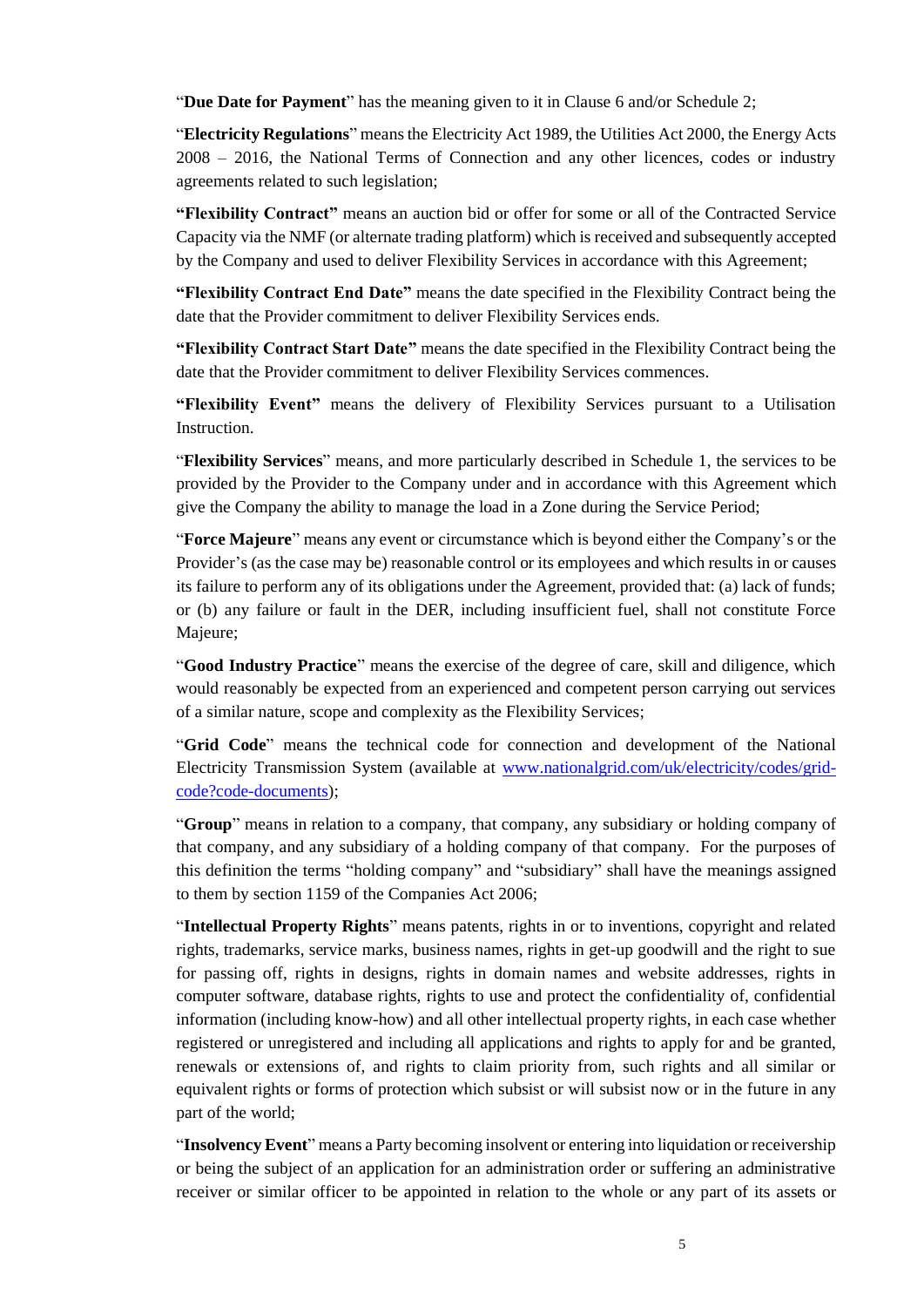convening a meeting to make a composition or voluntary arrangement with its creditors or suffering any material judgement to be executed in relation to any of its property or assets or if an encumbrancer takes possession of or sells any Party's assets or if an application is made to a court of competent jurisdiction by a Party for protection from its creditors generally or if any other steps are taken for the winding up of that Party (otherwise than for the purpose of an amalgamation or reconstruction) including the passing of a resolution for the Party's winding-up or the making by a court of competent jurisdiction of an order for the winding-up or the dissolution of that Party;

"**kW**" means a kilowatt, a watt is a unit of real power and used to quantify the rate of energy transfer

"**Loss**" means any direct loss, damage, cost or expense;

"**Material Adverse Effect**" means any event or circumstance which, in the opinion of the Company:

- c) is likely to materially and adversely affect the Provider's ability to perform or otherwise comply with all or any of its obligations under this Agreement; or
- d) is likely to materially and adversely affect the business, operations, property, condition (financial or otherwise) or prospects of the Company.

"**MPAN**" means a meter point administration number;

"**MSID**" means a metering system identifier;

"**Network**" means the electricity network operated by the Company to which the DER is connected and in which the Zone is located;

**"Neutral Market Facilitator (NMF)"** is the platform used by the Company to auction and purchase flexibility services and other market services.

"**Nominated Person**" means the persons appointed by the Provider and the Company to be responsible for ensuring the performance of this Agreement;

"**Non-Operational Notice**" means a formal notice as described in Clause 20;

"**Party**" means the Provider or the Company, and together they are the Parties;

**"Provider"** means the owner and/or operator of DER(s), or a party which has entered into arrangements for rights in respect of third party owned DERs, that has the capability to provide Flexibility Services through aggregated or individual assets;

"**Ramp Down Time**" means the duration (measured in minutes) the flexibility asset (or pool of flexibility assets) take(s) to change output from the instructed output (demand or generation) to normal operating output at the end of service delivery

"**Ramp Up Time**" means the duration (measured in minutes) the flexibility asset (or pool of flexibility assets) take(s) to change output from normal operating output (demand or generation) to instructed output at the start of service delivery

"**Receiving Party**" means the Party receiving Confidential Information from the Disclosing Party;

"**Recovery Time**" means the minimum time required between the end of a Utilisation Instruction and the commencement of the next Utilisation Instruction, as defined in [Schedule 1;](#page-14-0)

"**Requested End Time**" means the date and time (to the nearest minute) as notified in accordance with Clause and/or [Schedule 1](#page-14-0) at which the Requested kW is no longer required to be delivered;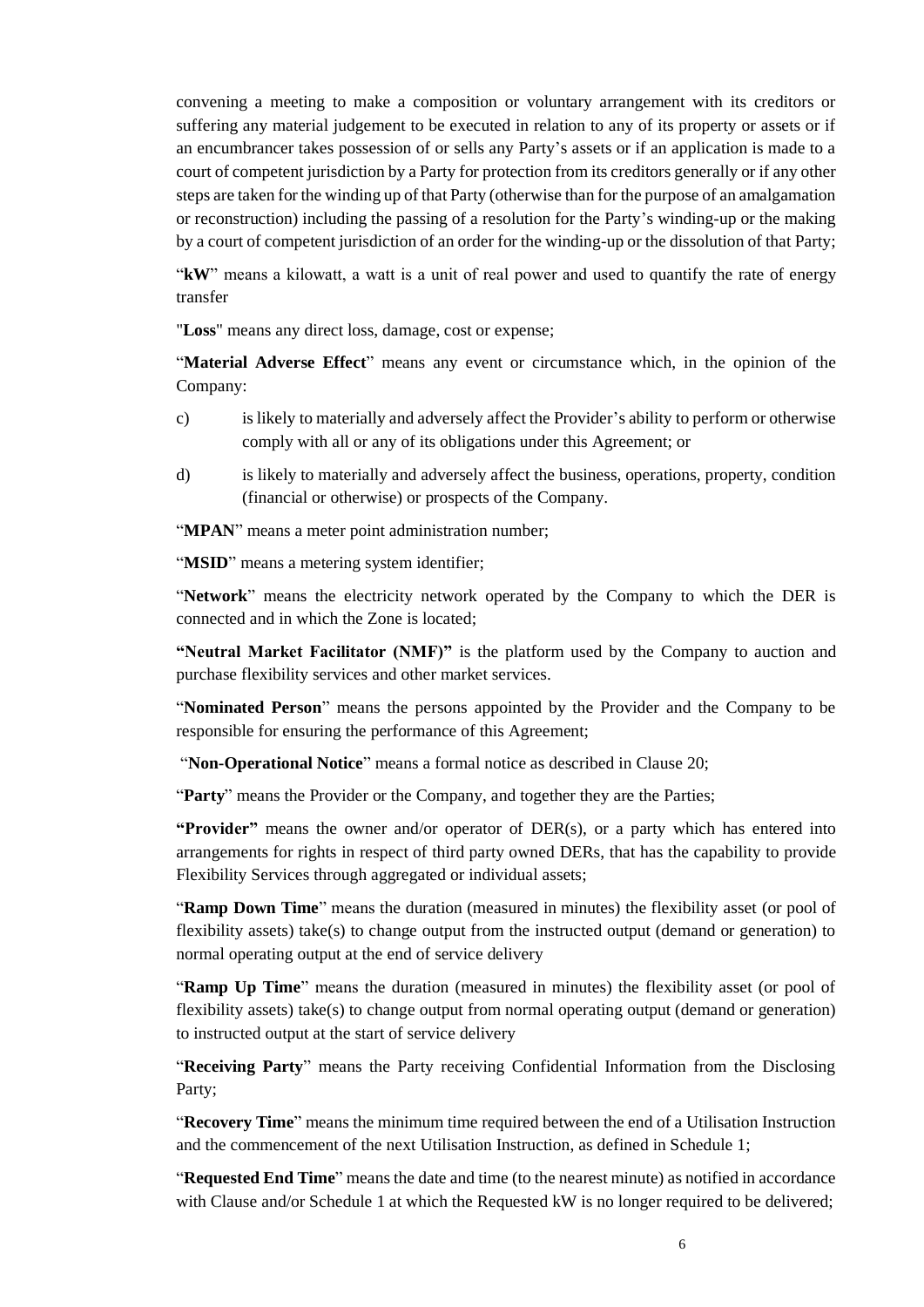"**Requested kW**" means the kW requested in accordance with Clause [3](#page-8-0) and/or Schedule 4;

"**Requested Start Time**" means the date and time (to the nearest minute) as notified in accordance with Clause [3](#page-8-0) and/or Schedule 4 at which the Requested kW shall be delivered;

"**Schedules**" means the Schedules annexed to and forming part of this Agreement;

"**Service Failure**" meaning is defined in Clause 5 and [Schedule 1;](#page-14-0)

"**Service Meter**" means the measuring equipment, as defined by the Company in Schedule [5](#page-22-0) of this Agreement, that shall be used to determine delivery of the Service;

"**Service Meter Data**" means the meter data recorded at the Service Meter at the Site(s) listed in Schedule [5;](#page-22-0)

"**Service Period**" means the period as specified i[n Schedule 1;](#page-14-0)

"**Service Requirements**" means the specification that the Flexibility Services must be capable of meeting, as defined in Schedule [1;](#page-14-0)

"**Service Stacking"** permits more than one Flexibility Contract over the same or overlapping Service Windows. The Contracted Service Capacity for individual Flexibility Services should not breach the DER Flexibility capacity.

"**Service Window**" means the time periods during the Service Period during which the Provider agrees to make Available, and provide in accordance with this Agreement, the Flexibility Services to the Company, as defined in [Schedule 1;](#page-14-0)

**"Settlement Report"** a report generated by the Company within the first twenty (20) days of each month (provided all Service Meter Data has been provided in accordance with this Agreement) specifying;

- a) the date and time at which the Flexibility Services were provided in accordance with Flexibility Contract(s);
- b) the relevant Availability Fee details (if any);
- c) the relevant Utilisation Fee details (if any); and
- d) the effect of the Settlement Rules (if any);

**"Settlement Rules"** means the adjustment of the Charges calculated in accordance with Schedule 5;

"**Sites**" means the Provider's sites which are detailed i[n Schedule 3;](#page-19-0)

"**Statutory Requirements**" means the requirements placed on the Company and/or the Provider or affecting or governing the provision and/or use of the Flexibility Services by Applicable Law and/or the Distribution Licence and/or a Regulator and/or any relevant codes of practice issued by any government agency or body including in relation to health, safety and environmental matters;

"**Stop Instruction**" means an instruction from the Company to the Provider, instructing the Provider to cease delivery of the Flexibility Services, as more particularly described in Schedule 4;

"**Term**" means the duration of this Agreement;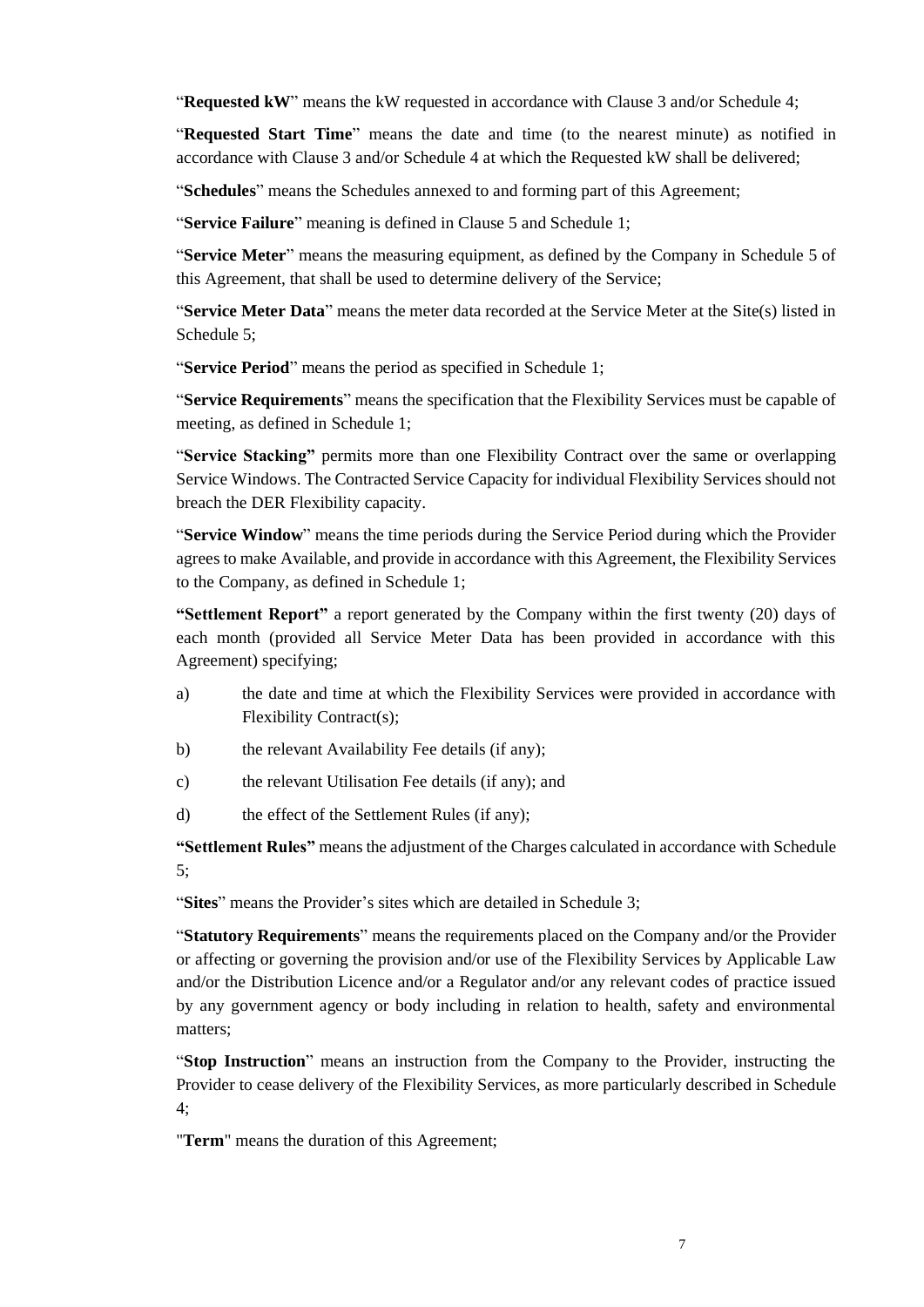**"The Company"** means Scottish Hydro Electric Power Distribution plc where Flexibility Services are provided in Scotland and Southern Electric Power Distribution plc where the Flexibility Services are provided in England.

"**Transmission Licensee**" means a holder of a licence issued under section 6(b) of the Electricity Act 1989;

**"Unavailability Notice"** means a notice issued by the Provider to inform the Company that a DER is Unavailable in accordance with Clause 3.8 and Schedule 4 paragraph 4;

"**Unavailable**" means that the Flexibility Services, in accordance with the Service Requirements, are not available to be delivered to the Company;

"**Utilisation Fee**" means the amount payable by the Company to the Provider for the utilisation of any Flexibility Service, as defined in Schedule [2;](#page-17-0)

"**Utilisation Instructions**" means an instruction by the Company to the Provider to deliver Flexibility Services in accordance with Schedule 4;

"**Utilisation Price**" in respect of each DER, means the price in £/kWh offered in the response to the Company's auction for the utilisation of the DER for any Flexibility Service, in accordance with Schedule 1;

"**VAT**" value added tax as provided for in the Value Added Tax Act 1994 and any other tax of a similar nature;

"**Zone**" means the feeding area of the DERs being managed or where the Flexibility Services will be provided and to which the Flexibility Services will be delivered.

- 1.2 In this Agreement, unless the context otherwise requires:
	- 1.2.1 the singular includes the plural and vice versa;
	- 1.2.2 reference to a gender includes the other gender and the neuter; and
	- 1.2.3 references to an act of Parliament, statutory provision or statutory instrument include a reference to that act of Parliament, statutory provision or statutory instrument as amended, extended or re-enacted from time to time and to any regulations made under it.
- 1.3 Any phrase introduced by the terms "**including**", "**include**", "**in particular**" or any similar expression shall be construed as illustrative and shall not limit the sense of the words preceding those terms.
- 1.4 If there is any conflict between the Flexibility Services Agreement and any part of the Schedules, subject to Clause [1.6,](#page-7-1) the former shall prevail.
- 1.5 If there is any conflict between the Schedules and the Conditions, subject to Claus[e 1.6,](#page-7-1) the former shall prevail.
- <span id="page-7-1"></span>1.6 To the extent that the terms of this Agreement conflict with any of the rights or obligation of the Parties under the Electricity Regulations, the terms of the Electricity Regulations shall prevail.

### <span id="page-7-0"></span>**2. DURATION**

2.1 This Agreement shall commence on the Commencement Date and shall continue, until terminated or varied in accordance with 2.2.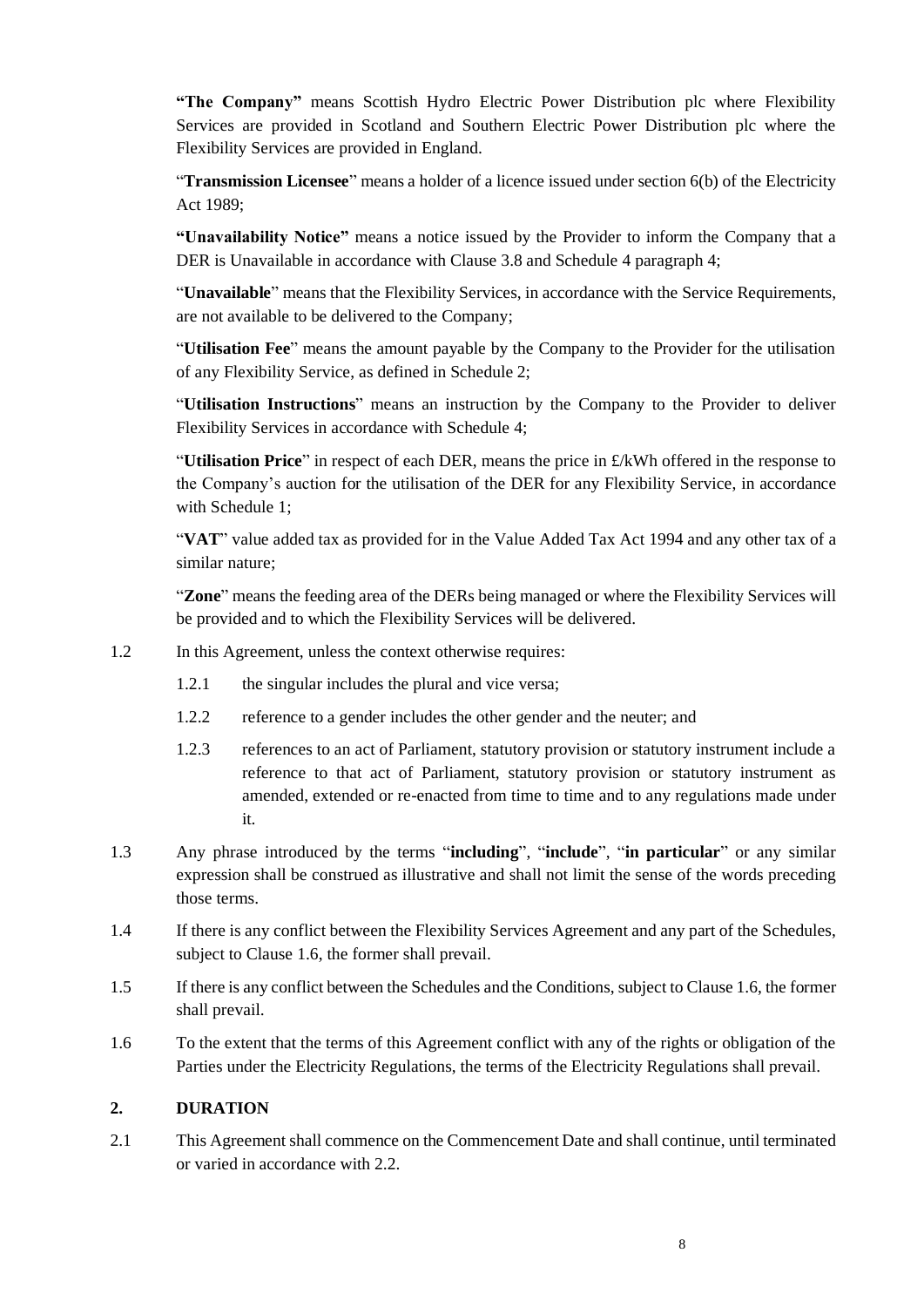2.2 The Company may update the Contract and other associated documents from time to time by publication of an updated version of the relevant document on the TRANSITION website, and each such updated version shall be effective from the date shown on its front cover provided always that, except with the consent in writing of the Provider, any updated version shall not apply to any service provision already in force at the time of publication.

### <span id="page-8-0"></span>**3. SCOPE OF FLEXIBILITY SERVICES**

3.1 The Flexibility Services shall be performed in accordance with the Service Terms given in Schedule 1 (as amended by the auction process managed by the NMF (or alternate trading platform)).

# <span id="page-8-1"></span>**4. PROVIDER'S OBLIGATIONS**

- 4.1 The Provider will:
	- 4.1.1 ensure the Availability of the DER and perform the Flexibility Services in compliance with the terms of the Contract and all Applicable Laws, Statutory Requirements, regulatory requirements and Good Industry Practice;
	- 4.1.2 provide the Flexibility Services in accordance with all applicable UK health, safety and environment legislation and approved codes of practice, including the Electricity Safety, Quality and Continuity Regulations 2002;
	- 4.1.3 ensure that all technical, communication and data provision requirements set out in the Schedule 4 and 5 are complied with at all times;
	- 4.1.4 act diligently and in good faith in all of its dealings with the Company;
	- 4.1.5 ensure that it is available on reasonable notice to provide such assistance or information as the Company may reasonably require in connection with the Flexibility Services;
	- 4.1.6 at the request of the Company, make available to the Company information in relation to the metering equipment at the DER;
	- 4.1.7 disclose any change of circumstances which could affect the delivery of the Flexibility Services;
	- 4.1.8 remedy any Defect of the Flexibility Services in accordance with Good Industry Practice and to the satisfaction of the Company; and
	- 4.1.9 disclose the existence of any agreement or arrangement the Provider may have in respect of the DER that provides Flexibility Services under the Contract that could reasonably impact Availability of the DER or the ability of the Provider to perform its obligations under the Contract.
- 4.2 The Provider warrants and undertakes to the Company at all times that:
	- 4.2.1 the DER contracted to provide the Flexibility Services has, as applicable, either:
	- a) live connection(s) to the Company's Network, associated MPAN or MSID and Connection Agreement(s); or
	- b) a connection offer(s) pursuant to a live connection and that the connection(s) can be completed in time to meet the Service Requirements as specified in the Service Terms;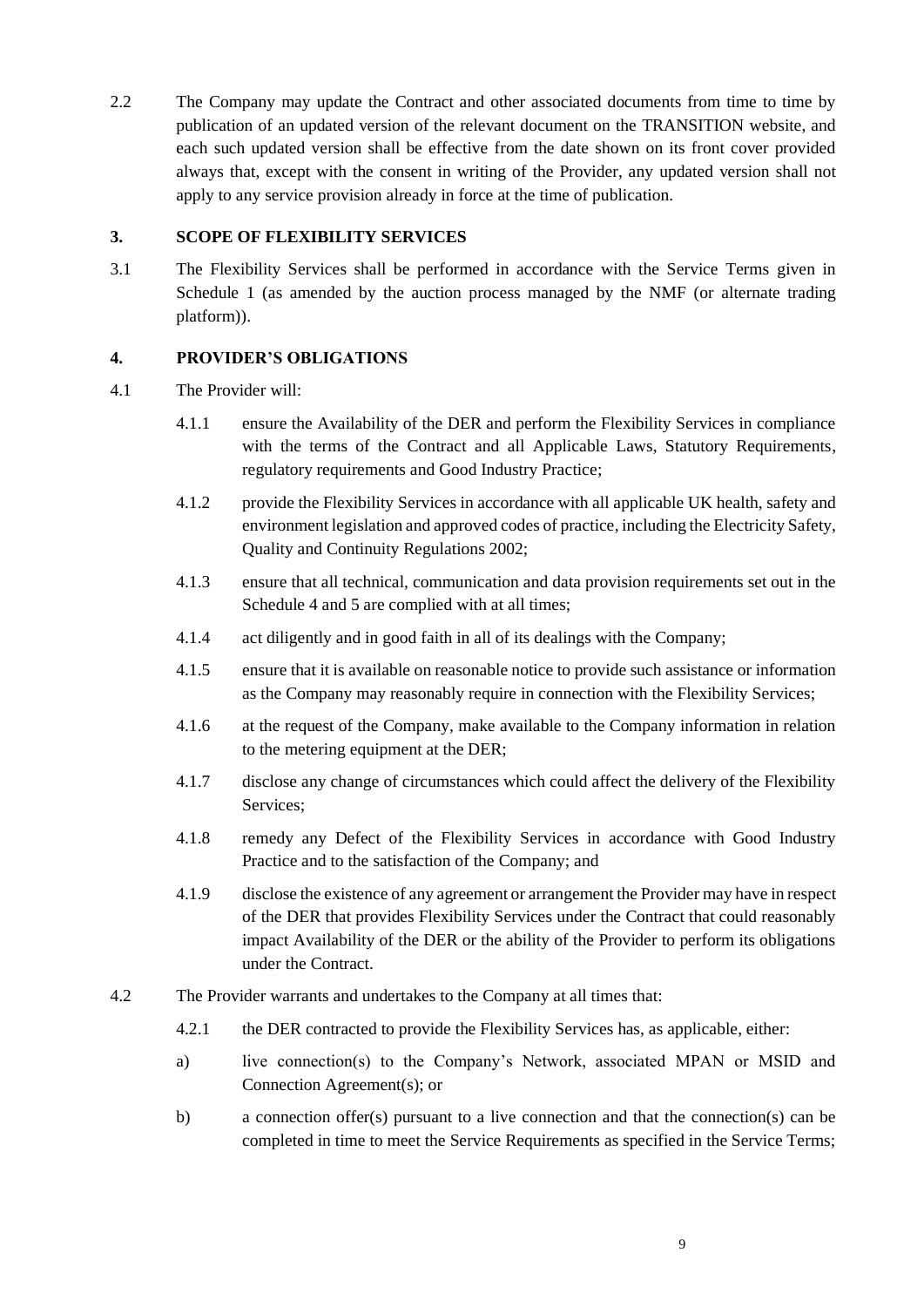- 4.2.2 it has obtained and maintains in force for the Term, all licences, permissions, authorisations, consents and permits needed to supply the Flexibility Services in accordance with the terms of the Contract;
- 4.2.3 where applicable, for each DER project in development, the Provider has and, if requested, will promptly provide to the Company a copy of, a defined schedule of design, build and commissioning (a "**Development Plan**") in respect of each DER;
- 4.2.4 where applicable, it shall take all reasonable steps to achieve, or procure, the commissioning of each DER project on time and in accordance with the relevant Development Plan; and
- 4.2.5 it is and remains responsible for (or if applicable, procuring of) health and safety compliance at the Site(s) providing the Flexibility Services.

# <span id="page-9-0"></span>**5. SERVICE FAILURE**

- 5.1 The Provider shall notify the Company as soon as reasonably practicable upon becoming aware that it is or will be unable to provide the Flexibility Services in all or any part of any contracted Service Window as set out in the Service Terms.
- 5.2 In the event of a Service Failure by the Provider, the Company may take further action, including requiring further information from the Provider, implementing a rectification plan for improving the Provider's performance or proposing a variation to the Service Requirements as specified in the Service Terms.
- 5.3 If the Parties fail to reach agreement on any rectification actions, the Provider fails to provide further information, or the Provider's performance in respect of the Service Failure notified by the Company does not significantly improve within thirty (30) calendar days of the date of the notice from the Company, such failure will be deemed a material breach of the Contract for the purposes of paragraph [7.1.1](#page-9-3) of these Terms and Conditions.

### <span id="page-9-1"></span>**6. CHARGES AND PAYMENTS**

6.1 All Charges and other sums payable under the Contract shall be paid in accordance with Schedule 4 and 5

### <span id="page-9-2"></span>**7. TERMINATION**

- <span id="page-9-3"></span>7.1 Each of the Parties shall have the right, if it is not the Party in breach or in relation to which any of the events concerned occurs ("**Terminating Party**"), to immediately terminate the Contract on giving written notice of termination to the other Party ("**Defaulting Party**") if at any time during the Term of the Contract:
	- 7.1.1 the Defaulting Party is in material, repeated and/or persistent breach of the Contract, and where that breach is capable of remedy is not remedied within 14 days of a written notice of breach from the Terminating Party;
	- 7.1.2 an Insolvency Event occurs in relation to the Defaulting Party;
	- 7.1.3 paragraph 10.3 termination rights are invoked.
- <span id="page-9-4"></span>7.2 On termination, the rights and liabilities of the Parties that have accrued before termination shall subsist.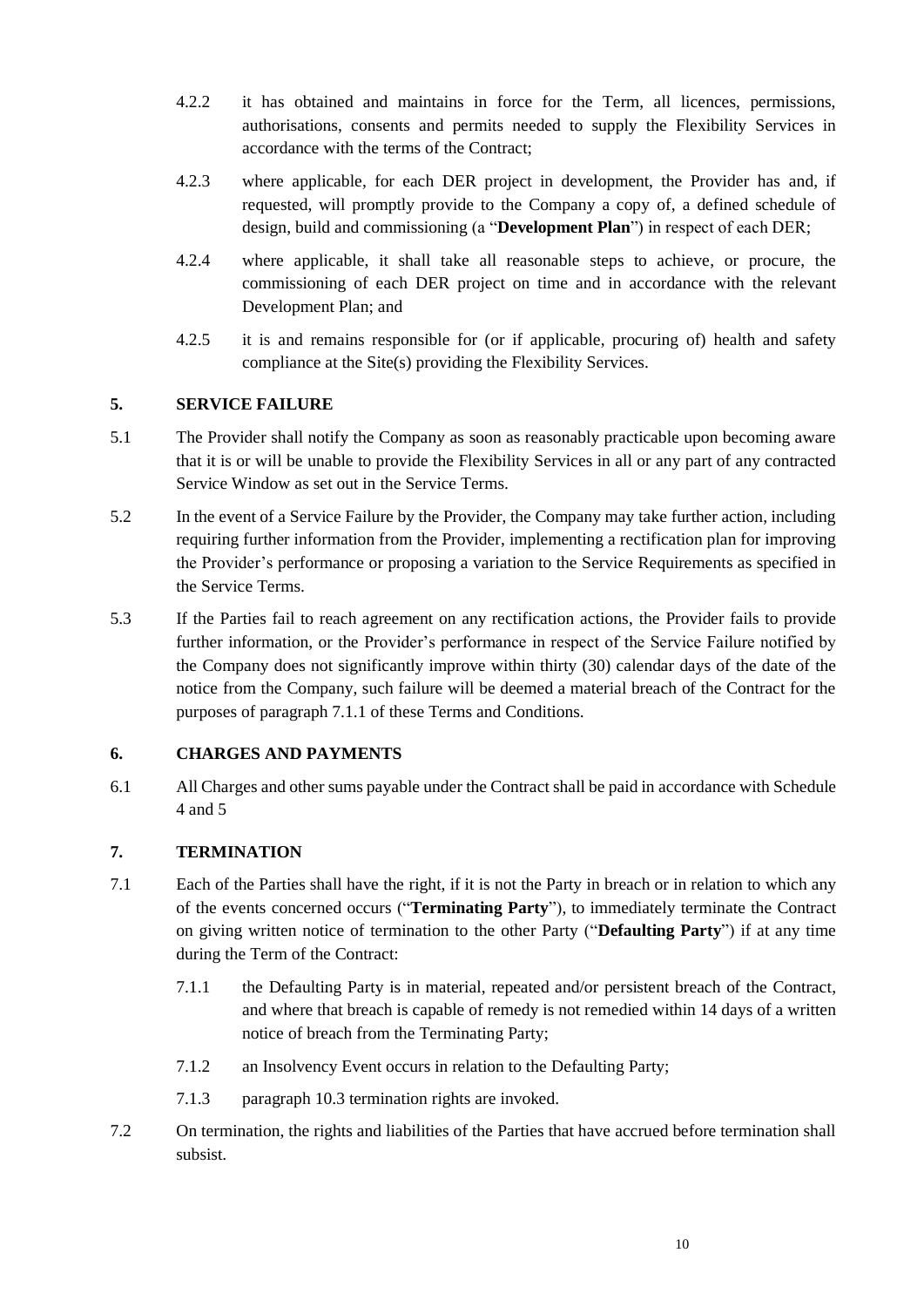- 7.3 Any provision of this Contract that expressly or by implication is intended to come into, or continue in force, on or after termination or expiry of the Contract shall survive termination or expiry.
- 7.4 Where requested by the other Party, on termination or expiry of the Contract each Party shall delete or return Confidential Information provided by the other Party for the purpose of the Contract.
- 7.5 Following termination or expiry of the Contract, the Provider shall promptly at the Provider's cost deliver to the Company for approval a final invoice with supporting documents detailing any remaining monies due to it in connection with the provision of the Flexibility Services under the Contract.
- 7.6 Where the Company terminates the Contract as a result of a material, repeated and/or persistent breach by the Provider pursuant to paragraph [7.1.1,](#page-9-3) the Company shall be entitled to recover from the Provider the cost, loss and expenses reasonably incurred by the Company as a result of the termination, including where relevant appointing a replacement Provider. Such costs, losses and expenses shall be a debt due and immediately payable by the Provider to the Company subject to limitations of liability set out in paragraph 9.

# <span id="page-10-0"></span>**8. FORCE MAJEURE**

- 8.1 A Party shall not be in breach or default of the Contract to the extent that it is prevented from performing any of its obligations under the Contract as a result of a Force Majeure Event, for so long as the Force Majeure Event continues to prevent such performance.
- 8.2 If a Force Majeure Event occurs the affected Party will notify the other Party as soon as reasonably practicable, providing information about the effect of the Force Majeure Event on the affected Party's ability to perform its obligations under the Contract and its likely duration (if known). The affected Party will use reasonable endeavours to mitigate the impact of the Force Majeure Event.
- 8.3 If a Force Majeure Event prevents, hinders or delays a Party in performing its obligations under the Contract for a continuous period of at least two (2) calendar months, either Party may terminate the Contract with immediate effect.

# <span id="page-10-1"></span>**9. LIABILITY, INDEMNITY AND INSURANCE**

- 9.1 Subject to paragrap[h 9.2,](#page-10-2) Parties acknowledge and agree that the liability of one Party to the other under this Contract shall be limited to the lower of (i)  $\pounds250,000$ , or (ii) an amount equal to the total availability charges payable and already paid to the Provider under this Agreement.
- <span id="page-10-2"></span>9.2 Nothing in this Contract shall exclude or limit the liability of either Party for death or personal injury resulting from the negligence of that Party or any of its officers, employees or agents, and each Party shall indemnify and keep indemnified the other Party, its officers, employees and agents from and against all such and any loss or liability which such other Party may suffer or incur by reason of any claim on account of death or personal injury resulting from the negligence of that Party or its officers, employees or agents.
- 9.3 Subject to paragraph [9.2,](#page-10-2) neither Party nor any of its officers, employees or agents shall be liable to the other Party for:
	- 9.3.1 any loss of profit, loss of revenue, loss of use, loss of data, loss of contract or loss of goodwill; or
	- 9.3.2 any indirect, special or consequential loss; or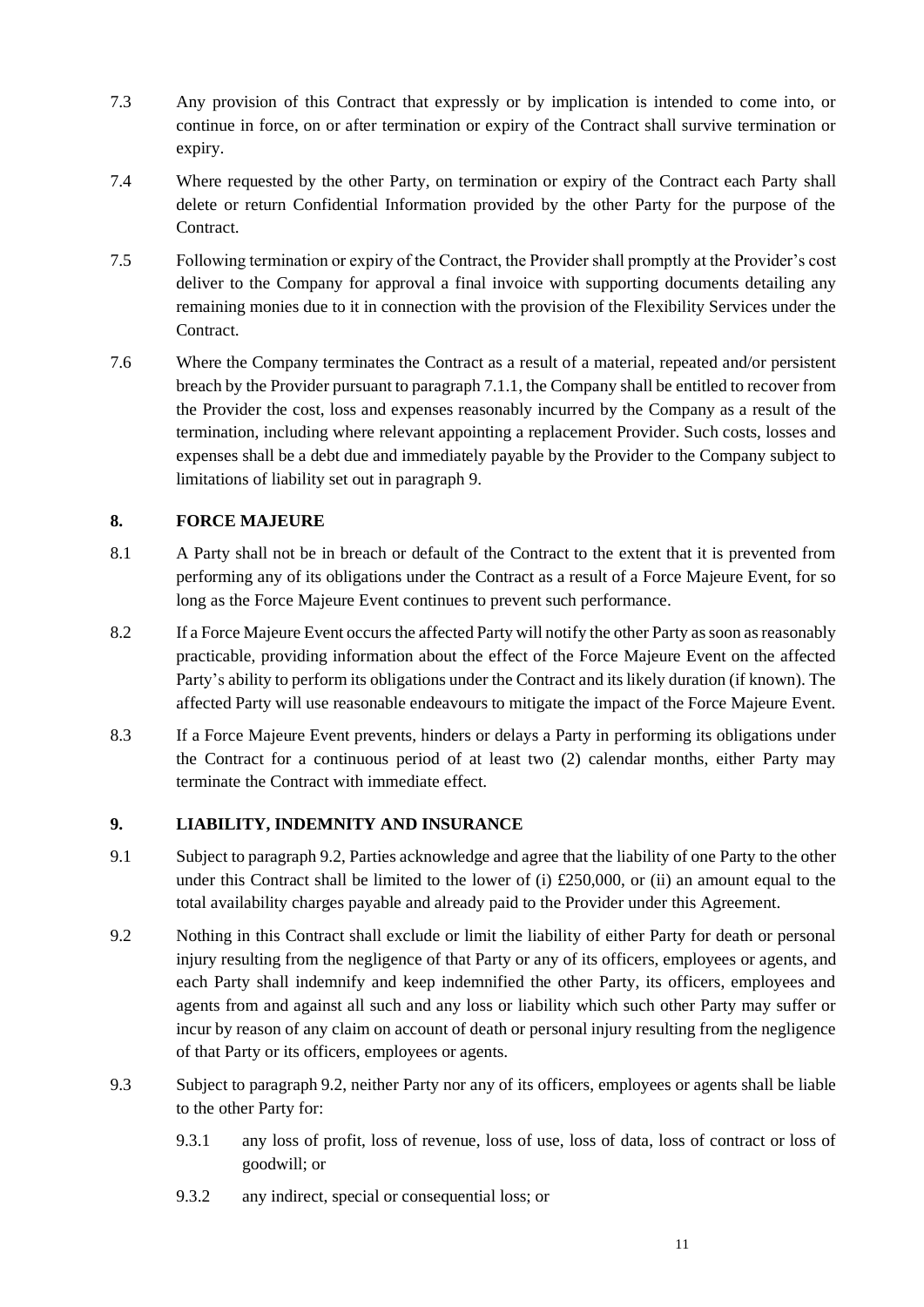- 9.3.3 loss resulting from the liability of the other Party to any other person howsoever and whensoever arising save as provided in paragraphs 9.1 and [9.2.](#page-10-2)
- <span id="page-11-3"></span>9.4 The Provider shall procure (and on request provide evidence to the Company of) appropriate insurances as required by law and/or as necessary for the safe and efficient performance of the Contract to cover the liabilities set out in paragraph 9, with a reputable insurance company. Where possible the Provider shall add the Company as a named party on its insurance policies.
- 9.5 If the Provider appoints a sub-contractor in connection with the provision of the Flexibility Services, the Provider shall ensure that the sub-contractor maintains appropriate insurance to the extent set out in this paragraph 9.
- 9.6 The Provider's liabilities under the Contract shall not be deemed to be released or limited by the Provider taking out the insurance policies referred to in paragraph [9.4.](#page-11-3)

# <span id="page-11-0"></span>**10. ASSIGNMENT, ASSIGNATION, SUB-CONTRACTING AND CHANGE IN OWNERSHIP**

- 10.1 The Contract is personal to the Provider who shall not assign, transfer, novate, mortgage or charge, its rights and obligations under the Contract without the prior written consent of the Company (such consent not to be unreasonably withheld or delayed).
- 10.2 If either Party sub-contracts any part of the provision or obligations of Flexibility Services, then the responsible Party shall be fully responsible for the acts, omissions or defaults of any subcontractor (and its employees) as if they were the acts, omissions or defaults of the responsible Party.
- 10.3 If ownership, occupancy or use of any Site changes, or may change, during the Term, the Provider shall immediately notify the Company of the same. The Company may accept the change by prior written agreement (such acceptance not to be unreasonably withheld or delayed). The Company reserves the right to terminate the Contract in accordance with paragraph [7.1.3](#page-9-4) if a Change in Ownership of the Provider occurs and the new owner of the Provider fails to meet any of the Company's reasonable due diligence checks.

# <span id="page-11-1"></span>**11. CONFIDENTIALITY**

- <span id="page-11-4"></span>11.1 The Company is required to disclose certain information relating to this Contract pursuant to its Distribution Licence and various industry codes. The Company may share information relating to the Contract for the purpose of industry initiatives in relation to network constraint management and electricity network optimisation. The Company shall also be entitled to make publicity releases and/or announcements regarding either this Contract and/or the Company's activities under the Contract. It shall not be a breach of this paragraph [11](#page-11-1) where the Company discloses any such information.
- 11.2 Save as permitted by paragraph [11.1,](#page-11-4) each Party shall treat as strictly confidential and shall not disclose any Confidential Information relating to the other Party received or obtained as a result of entering into or performing this Contract, save to the extent the information is in the public domain, is required to be disclosed by Applicable Law, by a regulatory authority, or to a court or tribunal or to a Party's affiliate for the purpose of performing this Agreement.

### <span id="page-11-2"></span>**12. INTELLECTUAL PROPERTY RIGHTS**

12.1 The Contract does not transfer any interest in Intellectual Property Rights.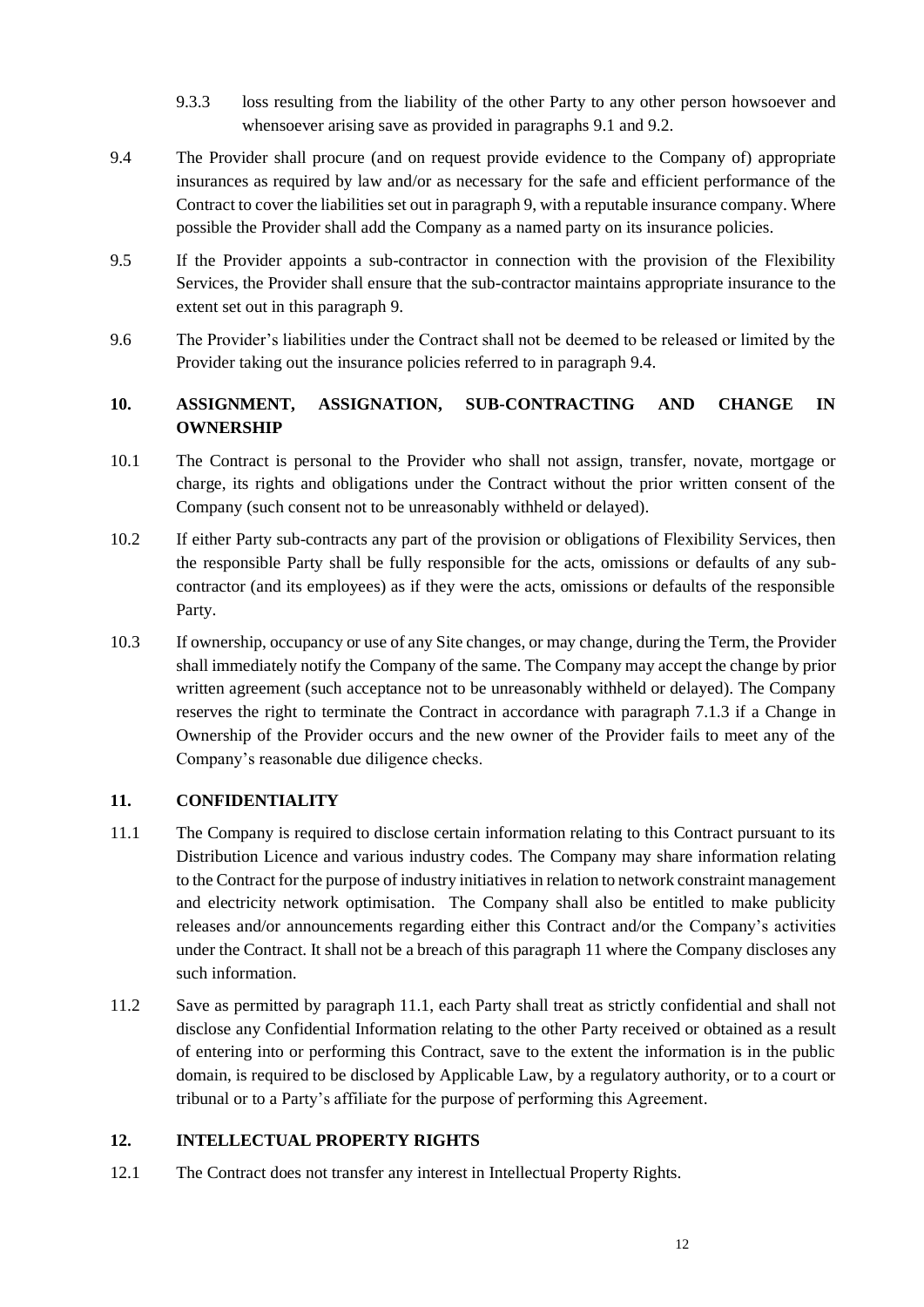12.2 All Intellectual Property Rights owned by or licensed to either Party shall at all times; prior to, during the Term of the Contract and after its termination or expiry, belong to or be licensed to the Party providing that Intellectual Property and neither Party shall make any use of the other Party's Intellectual Property other than to the extent reasonably necessary in performing the Contract.

### <span id="page-12-0"></span>**13. DATA PROTECTION**

- 13.1 Each Party shall, at its own expense, ensure that it complies with all applicable Data Protection Law.
- 13.2 The Parties acknowledge that as at the date of the Contract, neither Party acts as a processor on behalf of the other. If at any point during the Term, either Party considers that one Party is acting as processor on behalf of the other, then the Parties shall promptly meet to negotiate in good faith a separate data processing agreement to cover the matters required by the Data Protection Law.

# <span id="page-12-1"></span>**14. COMPLIANCE**

- 14.1 The Provider undertakes, warrants and represents that in relation to the Flexibility Services the Provider and its officers, employees, agents or subcontractors has complied with and shall at all times continue to comply with the requirements of all applicable anti-corruption and anti-bribery laws, statutes, regulations and codes, including the Modern Slavery Act 2015 and the Bribery Act 2010.
- 14.2 The Provider shall have suitable controls and compliance procedures in place to ensure compliance, shall promptly report to the Company any non-compliance with clause 14.1 and shall provide the Company with such reasonable assistance as it may require from time to time to enable it to comply with all applicable anti-corruption and anti-bribery laws, statutes, regulations and codes in relation to the Contract.
- 14.3 The Provider shall indemnify the Company against any losses, incurred by or awarded against the Company as a result of any breach of clause 14.1 by the Provider.
- 14.4 Any breach of this paragraph [14](#page-12-1) by the Provider shall be deemed a material breach of the Contract for the purposes of paragrap[h 7.1.1.](#page-9-3)

# <span id="page-12-2"></span>**15. NOTICES**

15.1 Unless otherwise specified in the Service Terms, all notices shall be submitted in accordance with the processes, and to the relevant addresses, set out in the Annex.

### <span id="page-12-3"></span>**16. DISPUTE RESOLUTION**

- 16.1 The Parties shall use good faith efforts to resolve any operational issue, dispute, claim or proceeding arising out of or relating to the Contract.
- 16.2 If sixty (60) days following such good faith efforts the Parties have still not resolved the dispute, then either Party may raise proceedings in court. Where an emergency remedy is required the Parties may raise proceedings in court before sixty (60) days have elapsed.

# <span id="page-12-4"></span>**17. THIRD PARTY RIGHTS**

17.1 For the purposes of the Contracts (Rights of Third Parties) Act 1999 or where appropriate the Contracts (Third Party Rights) (Scotland) Act 2017, the Contract is not intended to, and does not, give any person who is not a party to it any right to enforce any of its provisions.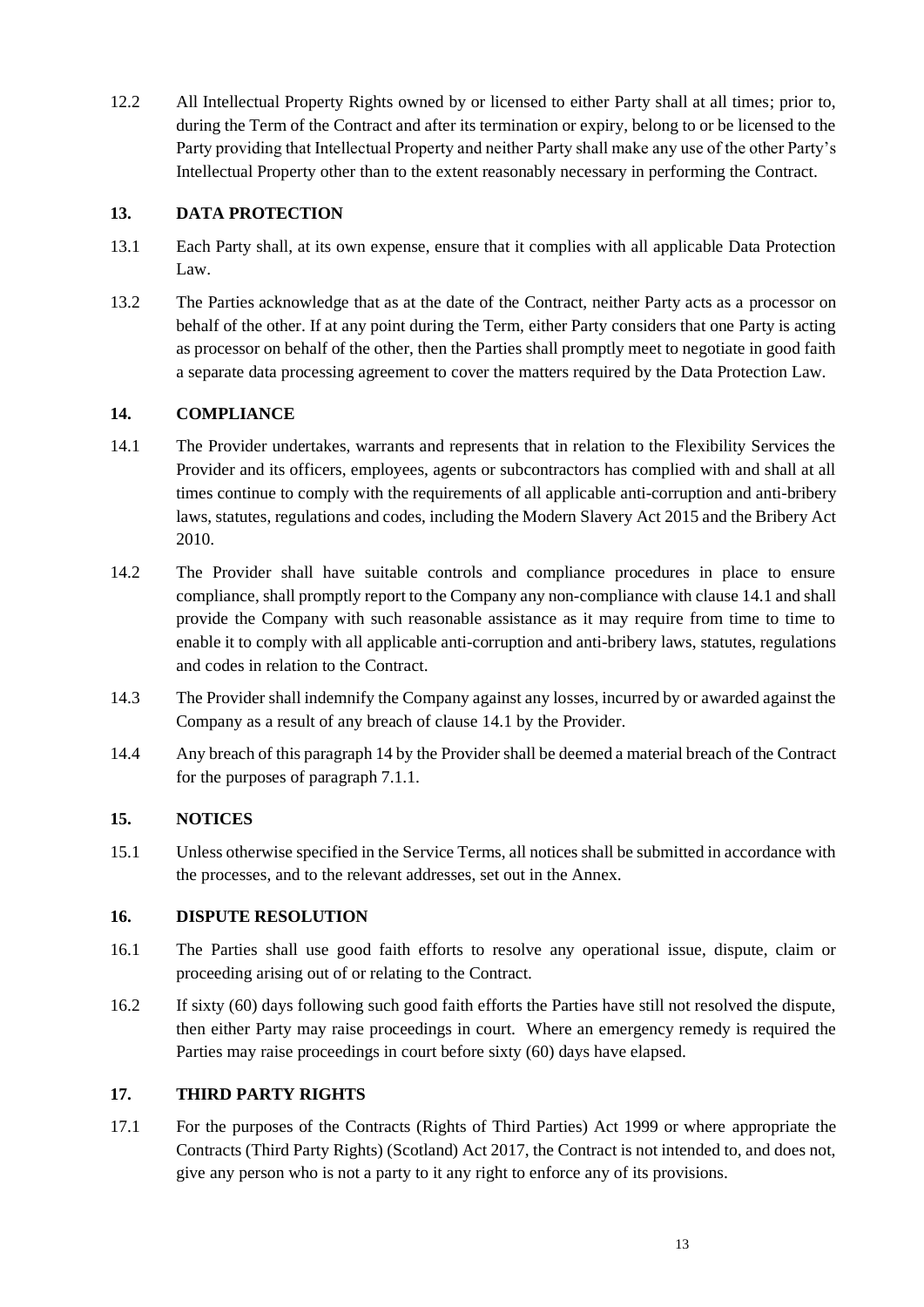### <span id="page-13-0"></span>**18. ENTIRE AGREEMENT**

18.1 The Contract and the documents referred to in it together constitute the entire agreement and understanding of the Parties relating to the matters contemplated by the Contract and those documents supersede and the Parties do not rely on any previous drafts, agreements, understandings or arrangements between any of the Parties relating to the subject matter of the Contract.

#### <span id="page-13-1"></span>**19. GOVERNING LAW AND JURISDICTION**

- 19.1 This Contract and any claim, dispute or matter (whether contractual or non-contractual) arising under or in connection with it or its enforceability shall be governed by and construed: (i) in accordance with English law if the Company is incorporated in England and Wales; and (ii) in accordance with Scots law if the Company is incorporated in Scotland.
- 19.2 Each Party irrevocably submits to the exclusive jurisdiction of the courts of: (i) England and Wales if the Company is incorporated in England and Wales; and (ii) Scotland if the Company is incorporated in Scotland.

#### <span id="page-13-2"></span>**20. SERVICE SPECIFIC ACKNOWLEDGEMENTS**

20.1 The Provider hereby acknowledges that: (a) the use of DERs pursuant to this Agreement and the participation in Flexibility Services programme is entirely voluntary and (b) Contract Award does not guarantee that any Flexibility Services will be required by the Company or commit the Company to requiring any, or any particular level of, such Flexibility Services.

### <span id="page-13-3"></span>**21. TRANSITION TRIAL SPECIFICS**

21.1 The Company shall notify the Provider as soon as reasonably practical if Flexibility Services are no longer required. If so subject to the DER units having successfully completed DER commissioning tests, the Company will not be able to reimburse any costs and expenses incurred in connection with the DER commissioning.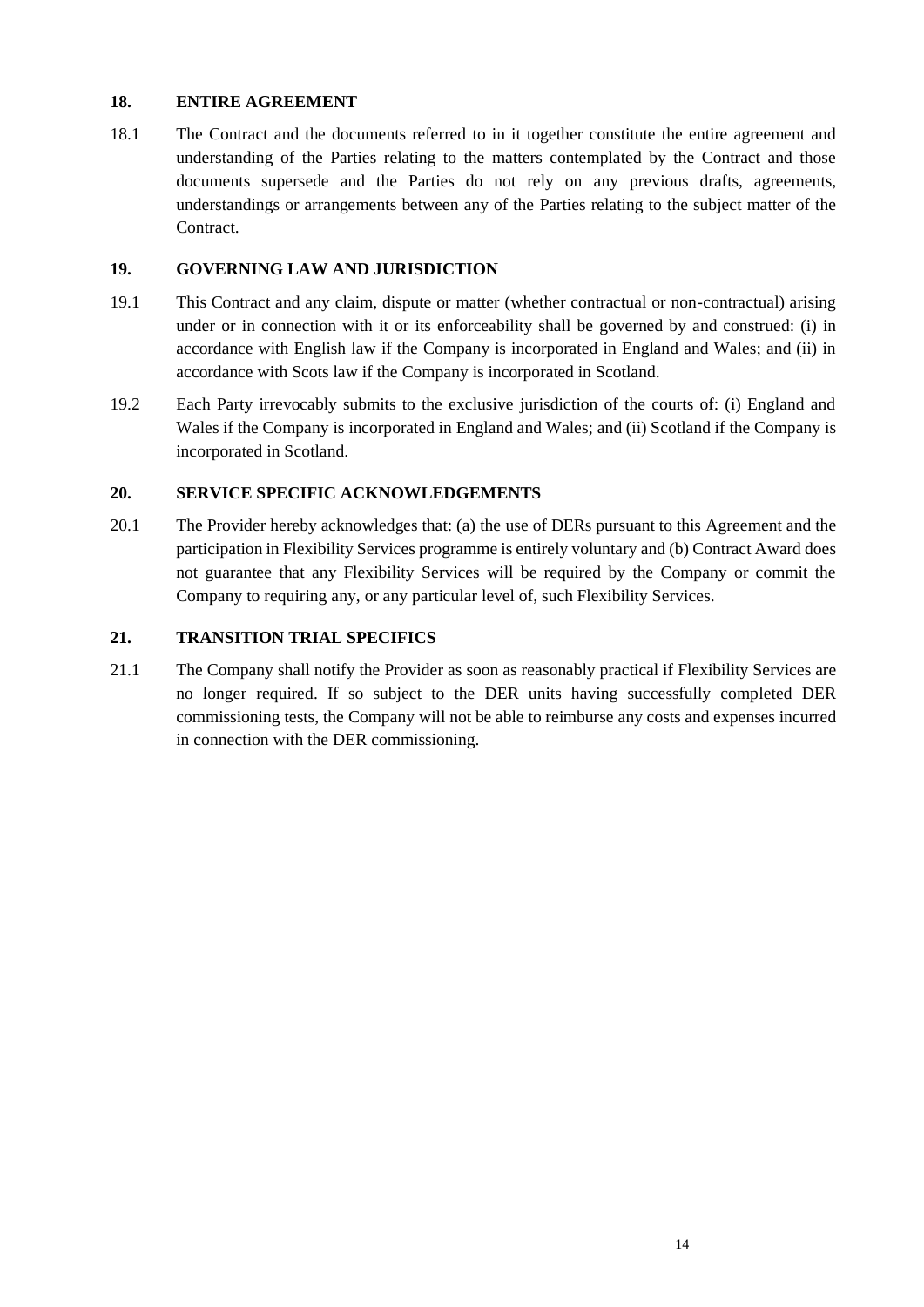# **SCHEDULE 1 SERVICE TERMS**

- <span id="page-14-0"></span>1. The Company shall conduct auctions through the NMF Platform (or alternate trading platform) by requesting Flexibility Services and to identify Providers with DERs that could deliver one or more of the Flexibility Services in this Schedule 1.
- 2. DERs that have been through minimum viable system (MVS) testing for the Local Energy Oxfordshire Project will be deemed sufficiently tested and able to participate in auctions to deliver those Flexibility Services for which they have been tested. Other DERs may be subject to basic testing as required by the Company.
- 3. DERs that are registered, as described in Schedule 3 will be able to respond to the auctions through the NMF Platform (or alternate trading platform) to offer to deliver one or more of the Flexibility Services in this Schedule 1. The DER will offer the following information:
	- a. Contracted Service Capacity (in kW)
	- b. Availability Price (£/kW/h)
	- c. Utilisation Price (£/kWh)
- 4. The Company will determine the total expected contract cost, for Flexibility Contract(s) for the Provider by calculating the total of:
	- a. the Availability Price multiplied by the Contracted Service Capacity and multiplied by aggregate Service Window hours during the Service Period; plus
	- b. the Utilisation Price multiplied by the Contracted Service Capacity and multiplied by expected hours of utilisation (as determined by the Company acting reasonably).
- 5. The Company may enter into Flexibility Contract(s) with the Providers who offer the most economical position (including the total expected contract cost and the capability of the DERs) to use some or all of their DERs to deliver one or more of the Flexibility Services described in this Schedule 1.
- 6. For Providers with a Flexibility Contract for a specific Flexibility Service the Company will endeavour to issue Utilisation Instructions to DERs with the lowest Utilisation Price first, but this may not always be possible (including but not limited to where this may be considered necessary to ensure security of supply, for technical reasons, or where the Contracted Service Capacity required exceeds the aggregate level of Contracted Service Capacity available from Flexibility Contract(s)). This will not impact the payment of the Availability Fee payable to DERs.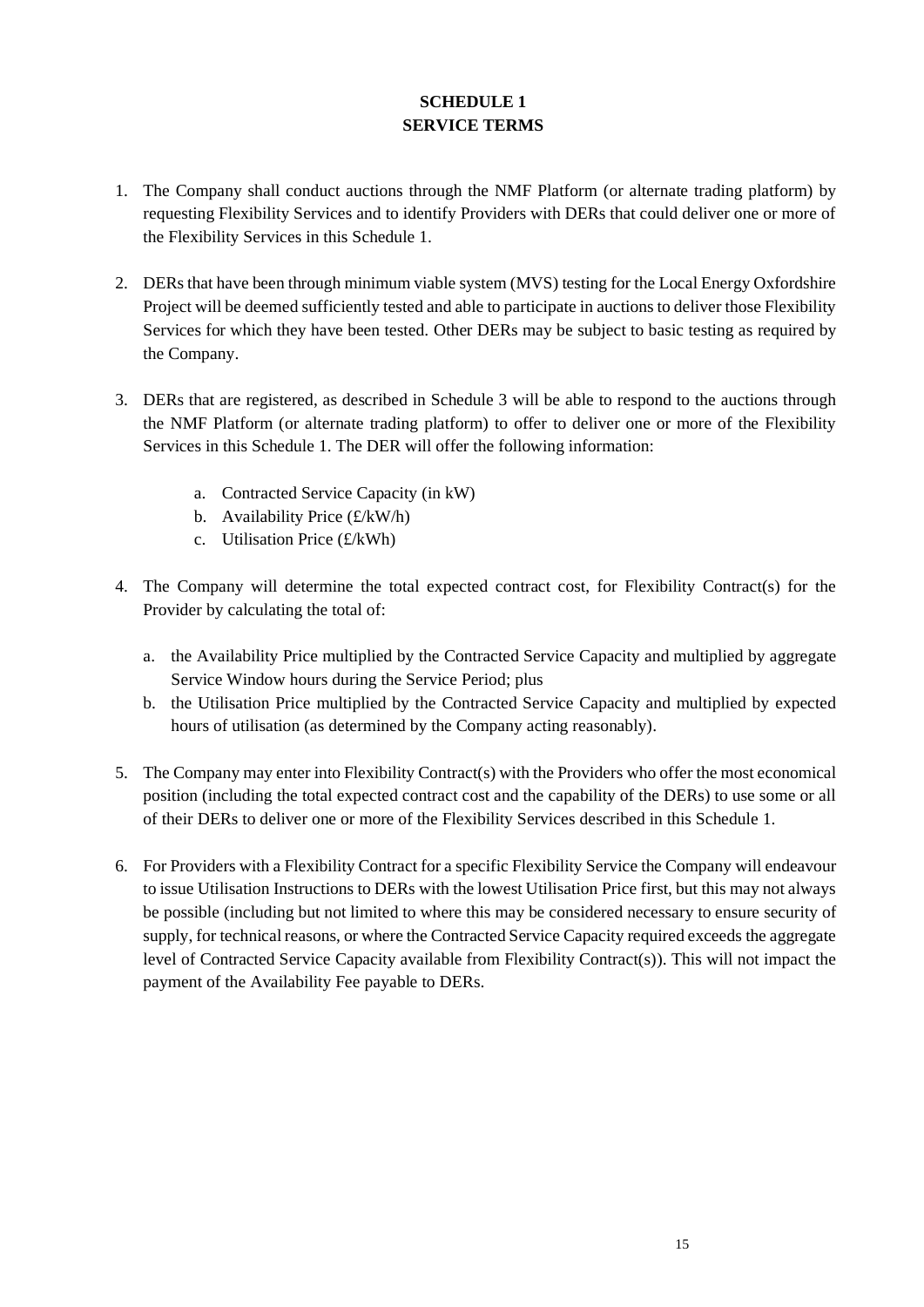| <b>Item</b>                               | <b>Details</b>                                                                                                                                                                                         |                                                                                                                                                                                 |                                                                                                                                                                                                 |                                                                                                                                                                                                                                                                                                                        | <b>Initiating</b><br>Party <sup>1</sup> |
|-------------------------------------------|--------------------------------------------------------------------------------------------------------------------------------------------------------------------------------------------------------|---------------------------------------------------------------------------------------------------------------------------------------------------------------------------------|-------------------------------------------------------------------------------------------------------------------------------------------------------------------------------------------------|------------------------------------------------------------------------------------------------------------------------------------------------------------------------------------------------------------------------------------------------------------------------------------------------------------------------|-----------------------------------------|
| <b>Flexibility Service</b>                | <b>Sustain Peak Management</b>                                                                                                                                                                         | Sustain<br>Export<br>Peak<br>Management                                                                                                                                         | Secure Constraint Management<br>(pre-fault)                                                                                                                                                     | Dynamic<br>Constraint<br>Management (post-fault)                                                                                                                                                                                                                                                                       | <b>DSO</b>                              |
| Purpose of Flexibility<br>Service         | A service to provide the<br>DSO.<br>planned<br>with<br>a -<br>in demand or<br>reduction<br>in generation in<br>increase<br>of<br>a forecast<br>advance<br>capacity constraint at peak<br>demand times. | A service to provide the DSO<br>with a planned reduction in<br>generation or increase in<br>demand in advance of a forecast<br>capacity constraint at peak<br>generation times. | A service to provide the DSO with<br>a reduction in demand or increase<br>in generation during a planned<br>outage to<br>maintain security<br>standards and avoid any customer<br>minutes lost. | A service to provide the<br>DSO with a near immediate<br>reduction<br>in demand or<br>in<br>increase<br>generation<br>unplanned<br>following<br>an<br>outage of one or more<br>critical assets or a breach in<br>network statutory limits to<br>maintain security standards<br>and avoid any customer<br>minutes lost. | <b>DSO</b>                              |
| <b>Location of DER</b>                    | Location of each the DER as specified in the DER Register                                                                                                                                              |                                                                                                                                                                                 |                                                                                                                                                                                                 | Provider                                                                                                                                                                                                                                                                                                               |                                         |
| Zone                                      | The location specified in the Flexibility Contract where the Flexibility Service is required to be delivered.                                                                                          |                                                                                                                                                                                 |                                                                                                                                                                                                 | <b>DSO</b>                                                                                                                                                                                                                                                                                                             |                                         |
| <b>Flexibility Contract Start</b><br>Date | As specified in the Flexibility Contract                                                                                                                                                               |                                                                                                                                                                                 |                                                                                                                                                                                                 | <b>DSO</b>                                                                                                                                                                                                                                                                                                             |                                         |
| <b>Flexibility Contract End</b><br>Date   | As specified in the Flexibility Contract                                                                                                                                                               |                                                                                                                                                                                 |                                                                                                                                                                                                 | <b>DSO</b>                                                                                                                                                                                                                                                                                                             |                                         |
| Service Window                            | [Hours in Day] As specified in the Flexibility Contract                                                                                                                                                |                                                                                                                                                                                 |                                                                                                                                                                                                 |                                                                                                                                                                                                                                                                                                                        | <b>DSO</b>                              |
| Service Period                            | As specified in Flexibility Contract at [Season; Week; Day Ahead; Intra-Day] stage                                                                                                                     |                                                                                                                                                                                 |                                                                                                                                                                                                 |                                                                                                                                                                                                                                                                                                                        | <b>DSO</b>                              |
| <b>Contracted Service</b><br>Capacity     | The flexible capacity (in kW) specified in the Flexibility Contract and that the Provider commits to provide to the Company during<br>the Flexibility Contract.                                        |                                                                                                                                                                                 |                                                                                                                                                                                                 | Provider                                                                                                                                                                                                                                                                                                               |                                         |
| <b>Baseline Methodology</b>               | The baseline methodology which is set out in Schedule 5                                                                                                                                                |                                                                                                                                                                                 |                                                                                                                                                                                                 |                                                                                                                                                                                                                                                                                                                        | <b>DSO</b>                              |
| <b>Baseline</b>                           | The baseline will be determined using the baseline methodology as set out in Schedule 5.                                                                                                               |                                                                                                                                                                                 |                                                                                                                                                                                                 | Provider                                                                                                                                                                                                                                                                                                               |                                         |
| <b>Settlement Period</b>                  | A period of 30 minutes beginning on the hour or the half-hour.                                                                                                                                         |                                                                                                                                                                                 |                                                                                                                                                                                                 | n/a                                                                                                                                                                                                                                                                                                                    |                                         |

<sup>1</sup> Indicates the party responsible for the initial population of the respective term (where applicable).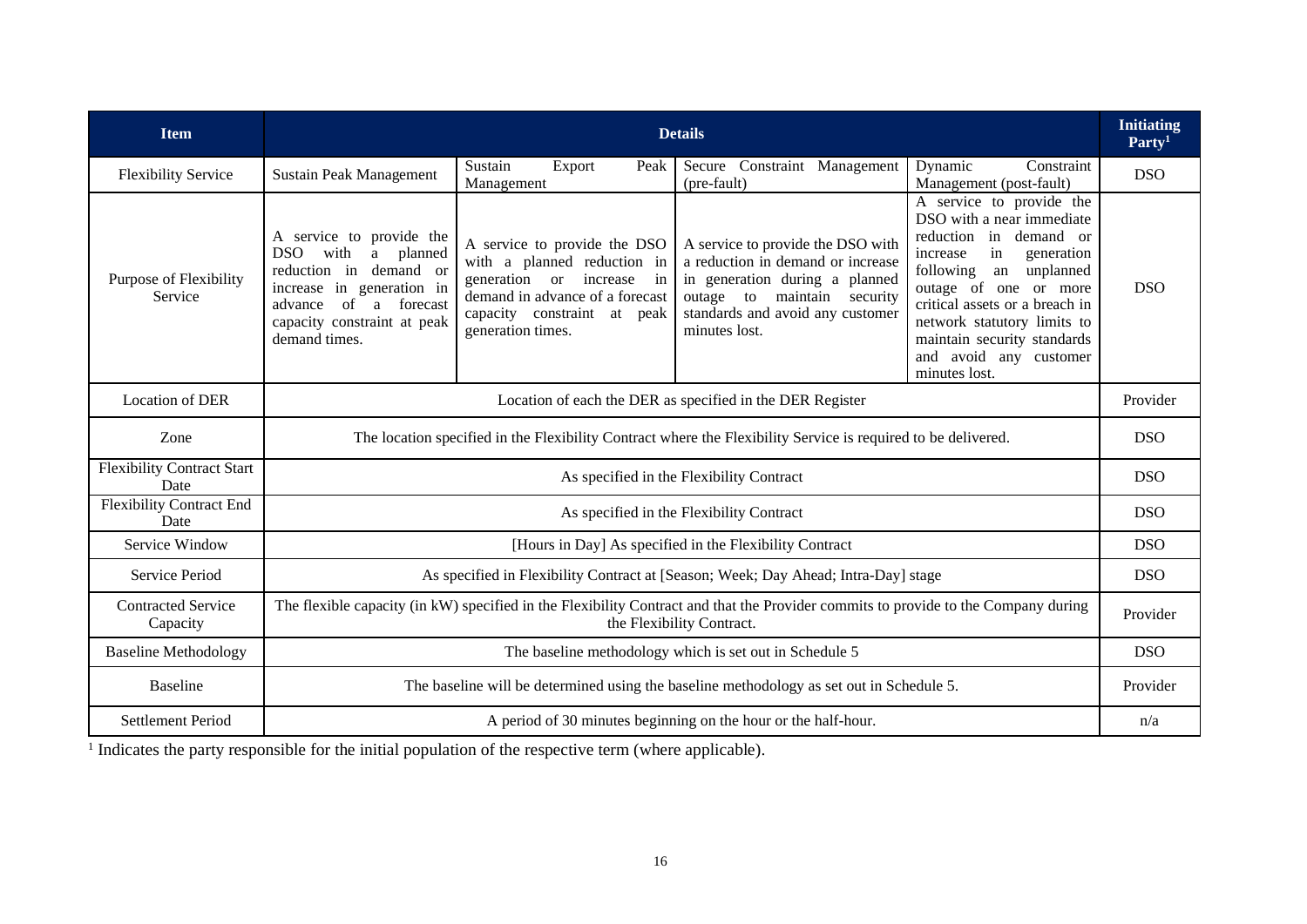| <b>Item</b>                                   | <b>Details</b>                                                                                                                                                                                                                                                   | <b>Initiating</b><br>Party <sup>2</sup> |
|-----------------------------------------------|------------------------------------------------------------------------------------------------------------------------------------------------------------------------------------------------------------------------------------------------------------------|-----------------------------------------|
| <b>Service Stacking</b>                       | The ability of the Provider to use a DER to deliver more than one flexibility services within the same or adjacent Settlement Period<br>in accordance with Schedule 6, provided it does not interfere with the delivery of the Flexibility Service.              | <b>DSO</b>                              |
| Aggregation                                   | Aggregation of energy resources into a DER to provide the Contracted Service Capacity is permitted                                                                                                                                                               | Provider                                |
| <b>Availability Status</b>                    | The status of the DER being Available or Unavailable.                                                                                                                                                                                                            | Provider                                |
| <b>Contracted Service</b><br>Minimum Run Time | 30 minutes duration, being the minimum time between the Requested Start Time and Requested End Time, within the Service<br>Window.                                                                                                                               | <b>DSO</b>                              |
| <b>Contracted Service</b><br>Maximum Run Time | 120 minutes duration, being the maximum time between the Requested Start Time and Requested End Time, within the Service<br>Window.                                                                                                                              | <b>DSO</b>                              |
| Ramp Down Time                                | No allowance or Utilisation Fee payment will be made for any Ramp Down Time.                                                                                                                                                                                     | Provider                                |
| Ramp Up Time                                  | No allowance is made for Ramp Up Time and the DER should deliver the Contracted Service Capacity from the start of the time<br>specified in the Utilisation Instruction. Utilisation Fee payments will be subject to the settlement rules set out in Schedule 2. | Provider                                |
| Recovery Time                                 | 24 hours being the period after the Ramp Down Time before the DER can be used to deliver the Flexibility Service.                                                                                                                                                | <b>DSO</b>                              |
| <b>Maximum Utilisations</b>                   | The DER can be used to deliver a Flexibility Service once in any day, subject to the Recovery Time.                                                                                                                                                              | <b>DSO</b>                              |
| Pre-qualification<br>Requirements             | The Provider certifies to the Company's satisfaction (not to be unreasonably withheld) that the committed DERs are capable of<br>providing the Flexibility Service.                                                                                              | <b>DSO</b>                              |

<sup>2</sup> Indicates the party responsible for the initial population of the respective term (where applicable).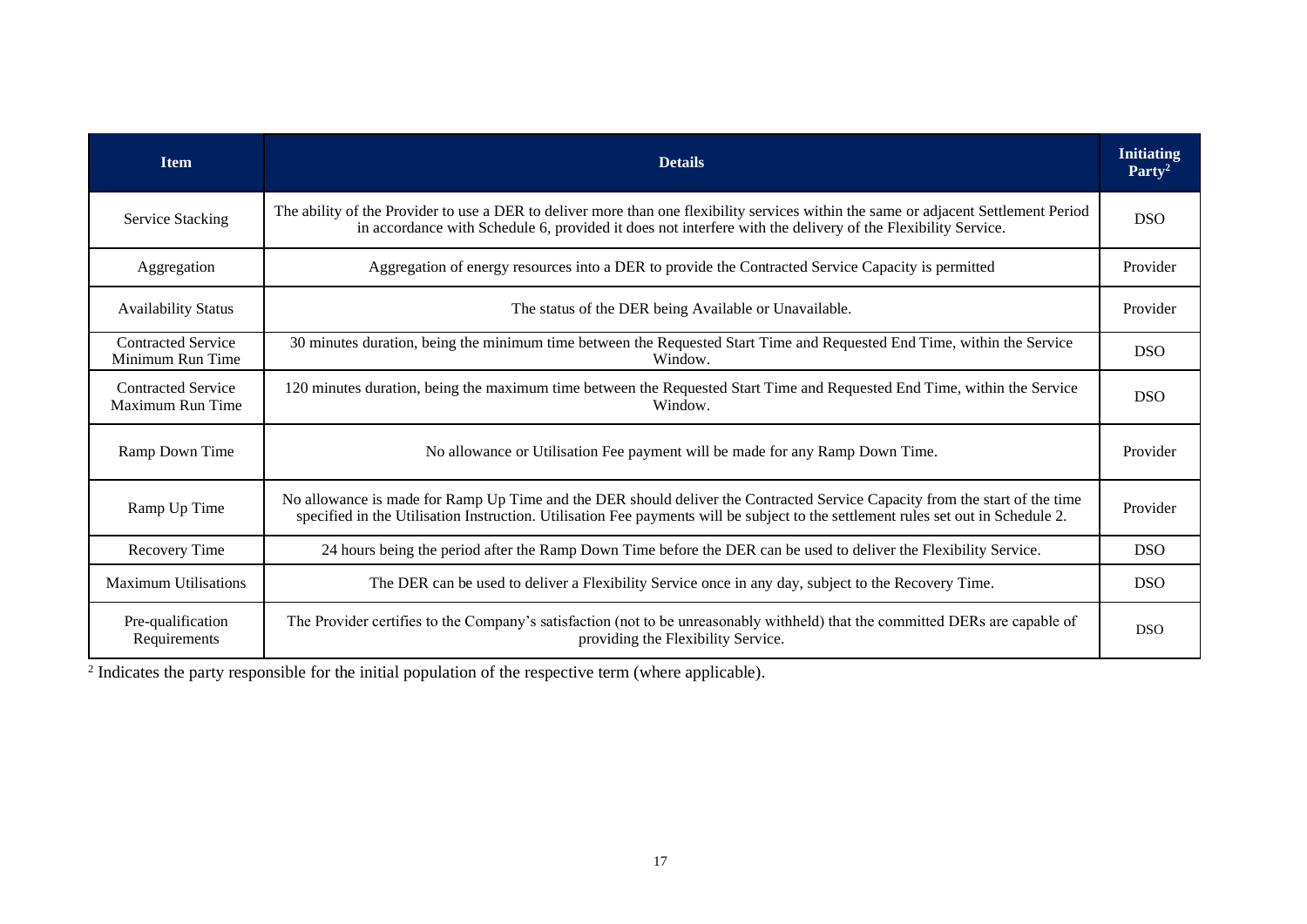# **SCHEDULE 2 FLEXIBILITY SERVICE CHARGES**

#### <span id="page-17-0"></span>**1. Auction and Evaluation**

- (a) The Company shall conduct auctions through the NMF Platform (or alternate trading platform) to identify DERs willing and able to provide one or more of the Flexibility Services in Schedule 1. The Company shall secure Flexibility Contract(s) with the successful Providers to use some or all of their DERs to deliver one or more of the Flexibility Services described in Schedule 1.
- (b) The Company will assess auction results in accordance with Schedule 1 paragraphs 3,4 and 5.

#### **2. Performance**

(a) Any variation of the Availability Fee and / or Utilisation Fee shall be in accordance with Schedule 5.

### **3. Calculation of Charges**

- (a) Providers wishing to be considered for the delivery of any Flexibility Service shall submit responses setting out their proposed Availability Price and Utilisation Price in the NMF (or alternate trading platform) for relevant auctions and the NMF (or alternate trading platform) shall record the Availability Price and Utilisation Price submitted.
- (b) Charges shall be calculated in accordance with the table below.

| <b>Calculation formula</b>                                                                                                                                                                                                                                                    | <b>Values/prices</b>                                                                                    | <b>Baseline for measuring</b><br>delivery |
|-------------------------------------------------------------------------------------------------------------------------------------------------------------------------------------------------------------------------------------------------------------------------------|---------------------------------------------------------------------------------------------------------|-------------------------------------------|
| <b>In respect of Availability</b><br>Fee, the Availability<br><b>Price</b> (for the relevant<br><i>auction</i> ) Price multiplied<br>by the Contracted Service<br>Capacity and multiplied<br>by the hours in every<br><b>Service Window for the</b><br><i>previous month.</i> | <b>The Availability Price for</b><br><i>the relevant auction as</i><br>per the Flexibility<br>Contract. | n/a                                       |
| In respect of Utilisation<br><b>Fee, the Utilisation Price</b><br><i>(for the relevant auction)</i><br>multiplied by the meter<br>reading for the hours the<br><b>Flexibility Service was</b><br>delivered during the<br><i>previous month.</i>                               | <b>The Utilisation Price for</b><br>the relevant auction as<br>per the Flexibility<br>Contract.         | See Schedule 5.                           |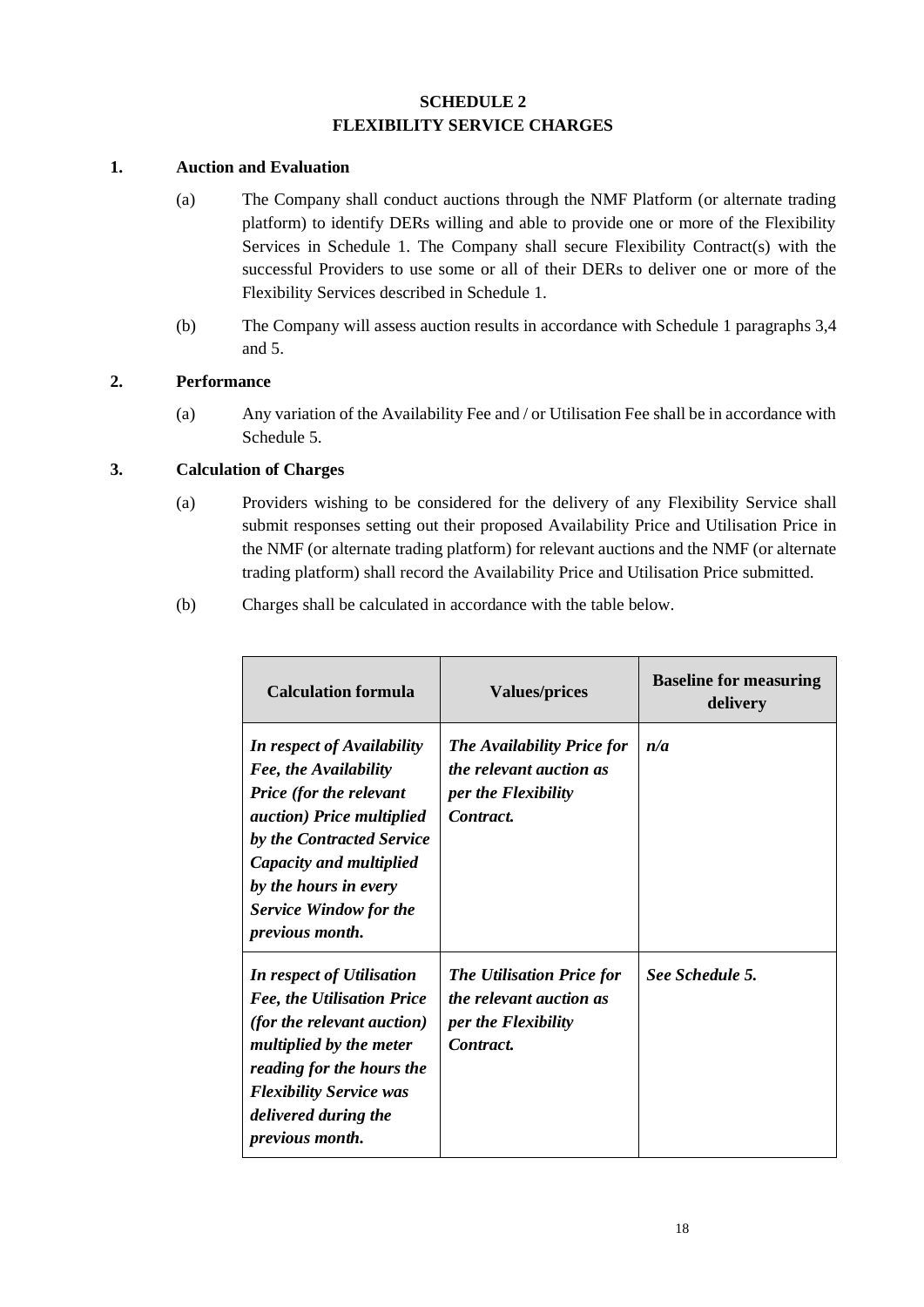(c) The Charges calculated in accordance with the above may be varied consistent with the Settlement Rules outlined in Schedule 5.

# **4. Payment Terms**

- (a) The Provider will supply to the Company an invoice, or where applicable, a confirmation of acceptance against a Settlement Report issued by the Company for the Charges within thirty (30) Business Days of the end of the month to which such invoice refers. All invoices should reference the Settlement Report and be sent to the Nominated Person as identified in Part 1 of this Agreement.
- (b) The Company shall pay the Charges within thirty (30) calendar days of receipt of the relevant invoice (the "Due Date for Payment"). Where the Provider fails to deliver the Flexibility Services as agreed in Clause 3, the Charges shall be subject to a reduction as set out in [Schedule 5.](#page-22-0)
- *(c)* No payments for the Availability Fee and Utilisation Fee will be made for the Service Window and Utilisation Instruction in the event of a failure to deliver:
	- *(i)* Failure to deliver may be caused by failure to deliver a service on time, failure to the deliver to the contractual level, failure to deliver for the contracted duration or failure to deliver at all;
	- *(ii)* Delivery of under 50% of an asset's contracted requirement will be deemed a failure of delivery as per [Schedule 5.](#page-22-0)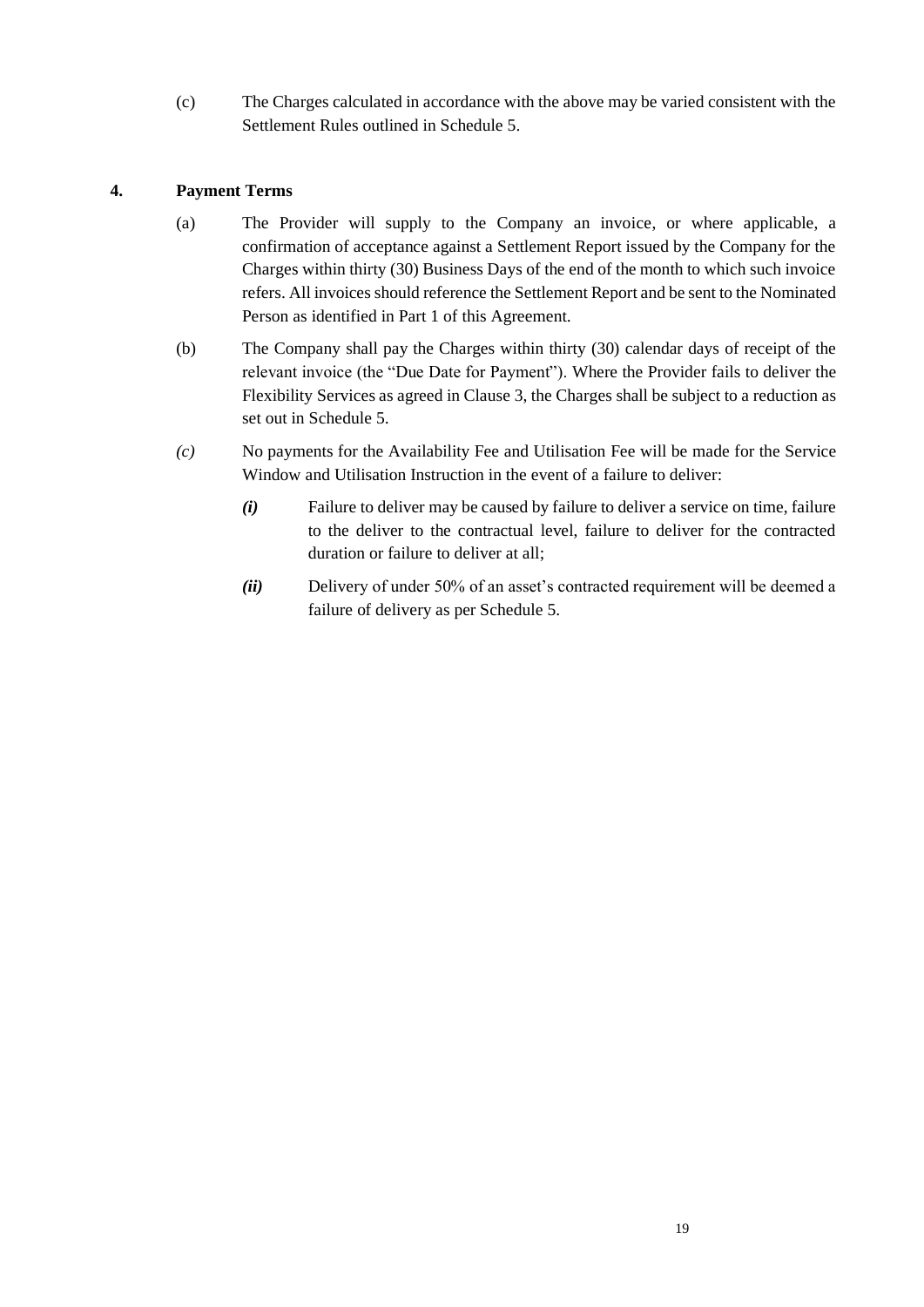# **SCHEDULE 3 SITES/DER**

- <span id="page-19-0"></span>1. The Provider can register DERs to participate in Flexibility Services at any point. DER Registration must be completed through the 'DER Registration Forms' on the TRANSITION project website (https://ssen-transition.com/get-involved/participation-qualification-andcontracts/).
- 2. The Company may take up to eight (8) weeks to register a DER before it can be used on the NMF.
- 3. Upon successful DER registration the Company will maintain a DER Register with details of all DERs associated with the Provider.
- 4. Where the Provider has multiple DERs behind a single MPAN the Provider should make this clear in the 'DER Registration Forms' and follow the steps outlined in the 'DER Registration Foreword'.
- 5. The Provider shall update the Company with any changes or additions to the DER Register or removals from the DER Register.
- 6. A DER shall not be considered for the provision of Flexibility Services until the Company has confirmed the DER Register has been updated.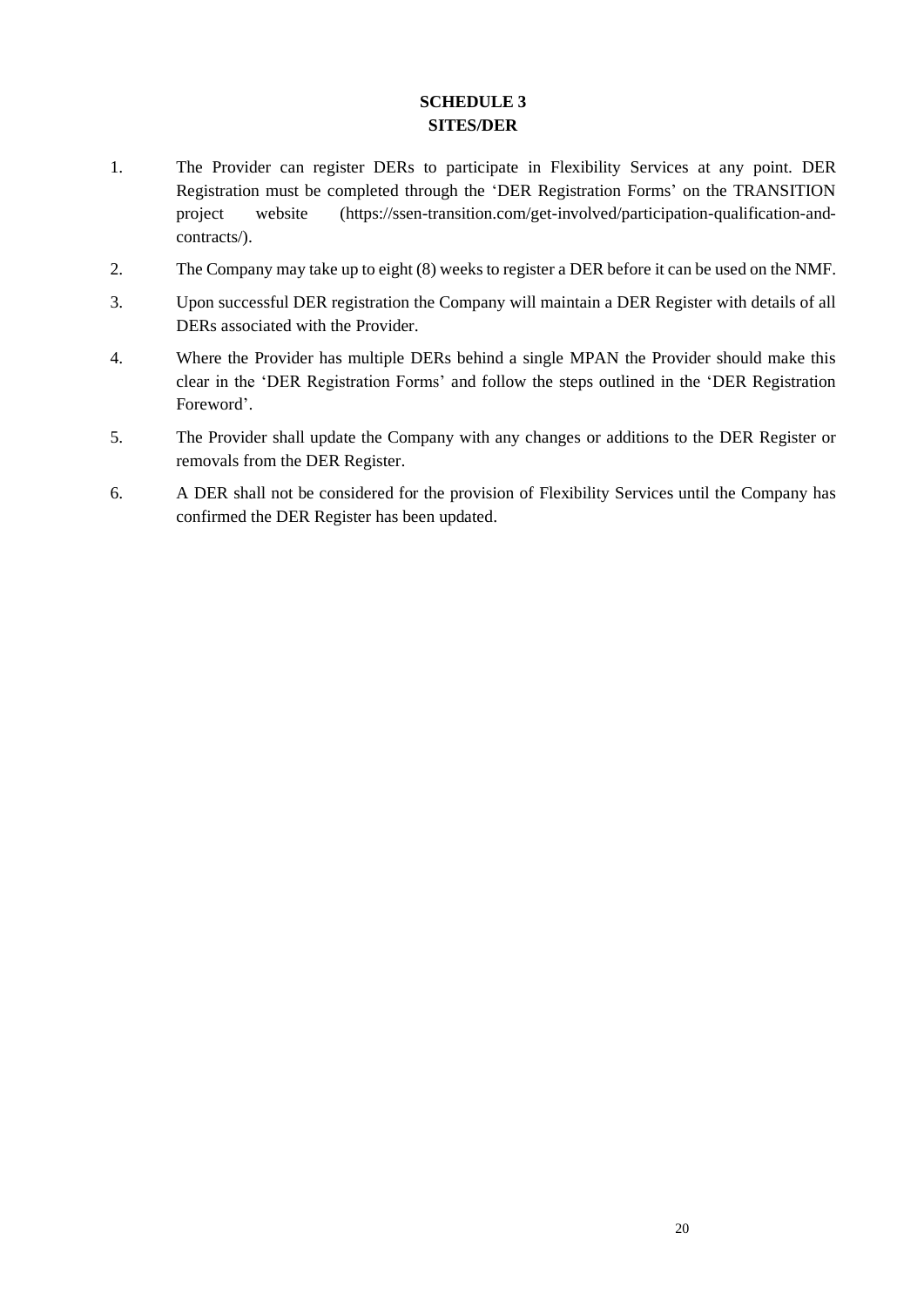# **SCHEDULE 4 COMMUNICATIONS**

#### <span id="page-20-0"></span>**1. Senior Representatives**

- (a) The senior representatives for the Parties for all Notices in relation to Clause 15 and this Agreement are set out in the relevant Acceptance Form;
- (b) Any changes to the senior representatives should be informed to the relevant Party and shall not take effect until confirmed or five (5) Business Days (whichever is earlier).

#### **2. Utilisation Instructions**

- (a) The Company (through the NMF or directly) will issue a Utilisation Instruction as notice of an expected Utilisation within a Zone, consistent with the [Schedule 1](#page-14-0) for a given Flexibility Service.
- (b) The Utilisation Instruction will contain the following information:
	- DER or group of DERs to deliver the Flexibility Service;
	- Level of Contracted Service Capacity to be delivered by the DER or group of DERs;
	- Requested Start Time;
	- Requested End Time.

#### **3. Stop Instructions**

- (a) The Company (through the NMF or directly) reserves the right to instruct a Provider to cease delivery of a Flexibility Service in advance of the Requested Start Time or Requested End Time ("Stop Instruction").
- (b) In the event a Stop Instruction has been issued in respect of a Utilisation Instruction and;
	- there is greater than or equal to [60 minutes] until the Requested Start Time, no Utilisation Fee will be payable.
	- there is less than [60 minutes] until the Requested Start Time, the Provider will be entitled to the Utilisation Fee as if the Utilisation Instruction had been delivered in full.
- (c) For the avoidance of doubt, a Stop Instruction will have no effect on the payment of Availability Fees.

### **4. Unavailability Notices**

(a) Should a DER be or expect to be unavailable during a Service Window for any period of time the Provider shall inform the Company directly (or if applicable through the NMF) as soon as reasonably practicable using an Unavailability Notice the form of which is in the table below and sending it t[o ssentransition@sse.com](mailto:ssentransition@sse.com)

| Company Name:   |                    |
|-----------------|--------------------|
| Zone $ID$ :     |                    |
| Flexible Unit:  |                    |
| From Date/Time: | [Unavailable from] |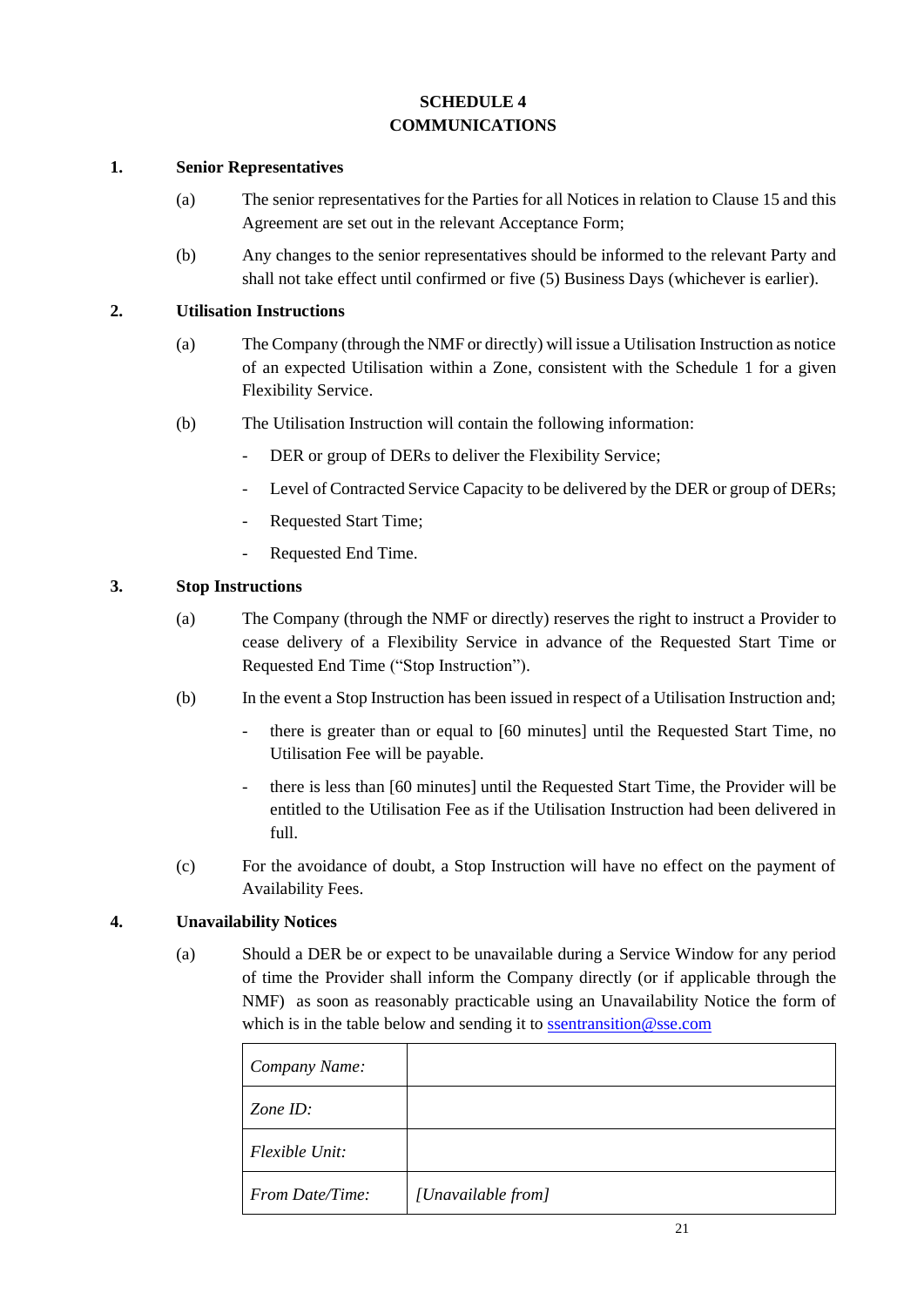| To Date/Time: | [Unavailable to]                    |
|---------------|-------------------------------------|
| Reason:       |                                     |
| Name:         | [of individual making notification] |
| Date:         | [of notification]                   |

- (b) The Provider should provide the Company with a revised Unavailability Notice to indicate if a DER has become available or if the period of unavailability should be extended.
- (c) If a Provider submits an Unavailability Notice to the Company after a Utilisation Instruction has been issued this will be treated as non-delivery.

### **5. Escalation Process**

(a) Any issue or dispute that arises should be escalated, initially with a level 1 contact and through to 3 and the relevant contacts are provided in the relevant Acceptance Form.

| <b>Escalation</b><br>Level | Company<br><b>Representative</b>                         |
|----------------------------|----------------------------------------------------------|
|                            | <b>Relevant Company</b><br><b>Authorised Person</b>      |
| $\mathfrak{D}$             | <b>Relevant Company</b><br>Manager/Commercial<br>Manager |
| $\overline{\mathbf{3}}$    | Relevant Company<br>Performance<br>Manager               |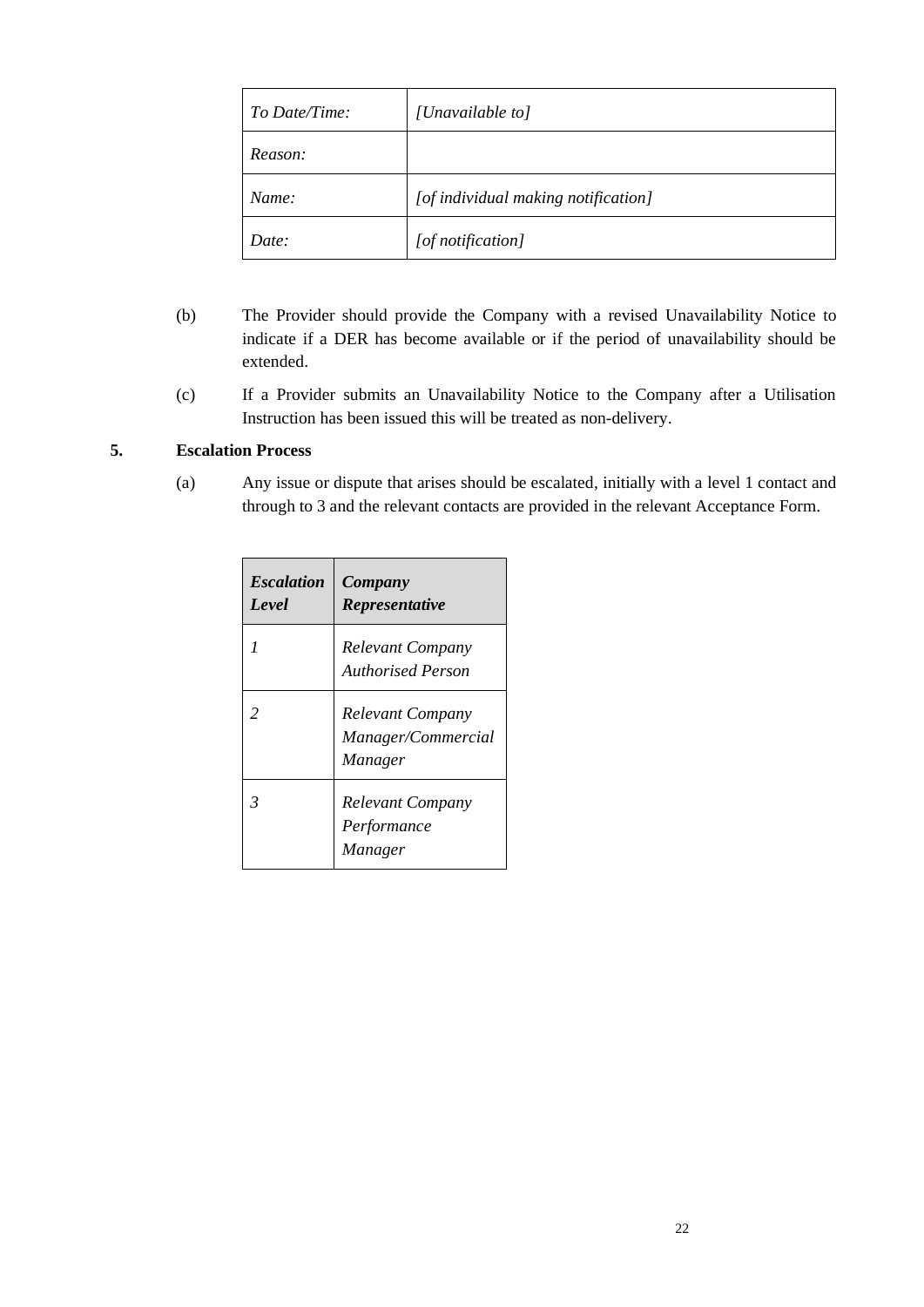### **SCHEDULE 5 PERFORMANCE MONITORING**

#### <span id="page-22-0"></span>**Submission of Performance Report**

### **1. Service Meter**

- (a) The company will accept Service Meter Data in the form of power (kW) or energy (kWh).
	- (i) Where Service Meter Data is collected in power (kW) the interval between data points shall be one (1) minute.
	- (ii) Where Service Meter Data is collected in energy (kWh) the allowed intervals between data points shall be one  $(1)$ , two  $(2)$ , three  $(3)$ , five  $(5)$ , six  $(6)$ , ten  $(10)$ , fifteen  $(15)$ , or thirty  $(30)$  minutes.
	- (iii) Service Meter Data shall be submitted to the Company as follows:
		- (A) using a data template to be provided by the Company which is based on local time for Service Meter Data; and
		- (B) free from errors, duplication or in Service Meter Data; and
		- (C) have a continuous timestamp for the entirety of the Service Meter Data.
	- (iv) Any Service Meter Data not provided as above will result in the Provider being requested to resubmit the data and cause delays in the verification, settlement and payment process
- (b) The Service Meter for a DER could be the MPAN or metering located near to or on the DER. The Company will accept current monitoring as a means of providing data. In this case, the Company will require the below information in order to accept current monitoring and translate it into power (kW):
	- (i) Whether the flexibility source is a single-phase or three-phase connected resource
	- (ii) The voltage level at the point where the current metering is located. Where this is the same as the overall site Point of Connection this can be specified instead.
- (c) Where a Provider has multiple DERs behind a Service Meter (entered as a single DER in Schedule 3) they must amalgamate this data before sending it to the Company.
- (d) In accordance with Schedule 3, The Provider should aggregate Service Meter Data for all DERs that are modelled as a portfolio of DER at asset registration.
- (e) Providers shall provide the Company with Service Meter Data in accordance with the baseline methodology selected in Schedule 5 paragraph [2.](#page-23-0)
- (f) On the first occasion the Provider is unable to provide Service Meter Data for any 30 minute period during a Flexibility Event, in any 12-month period, the Company shall determine the Service Meter Data for that 30-minute period using the average of the Service Meter Data for adjacent 30-minute periods. For all subsequent occurrences of a Flexibility Event where the Service Meter Data is missing for a 30-minute period during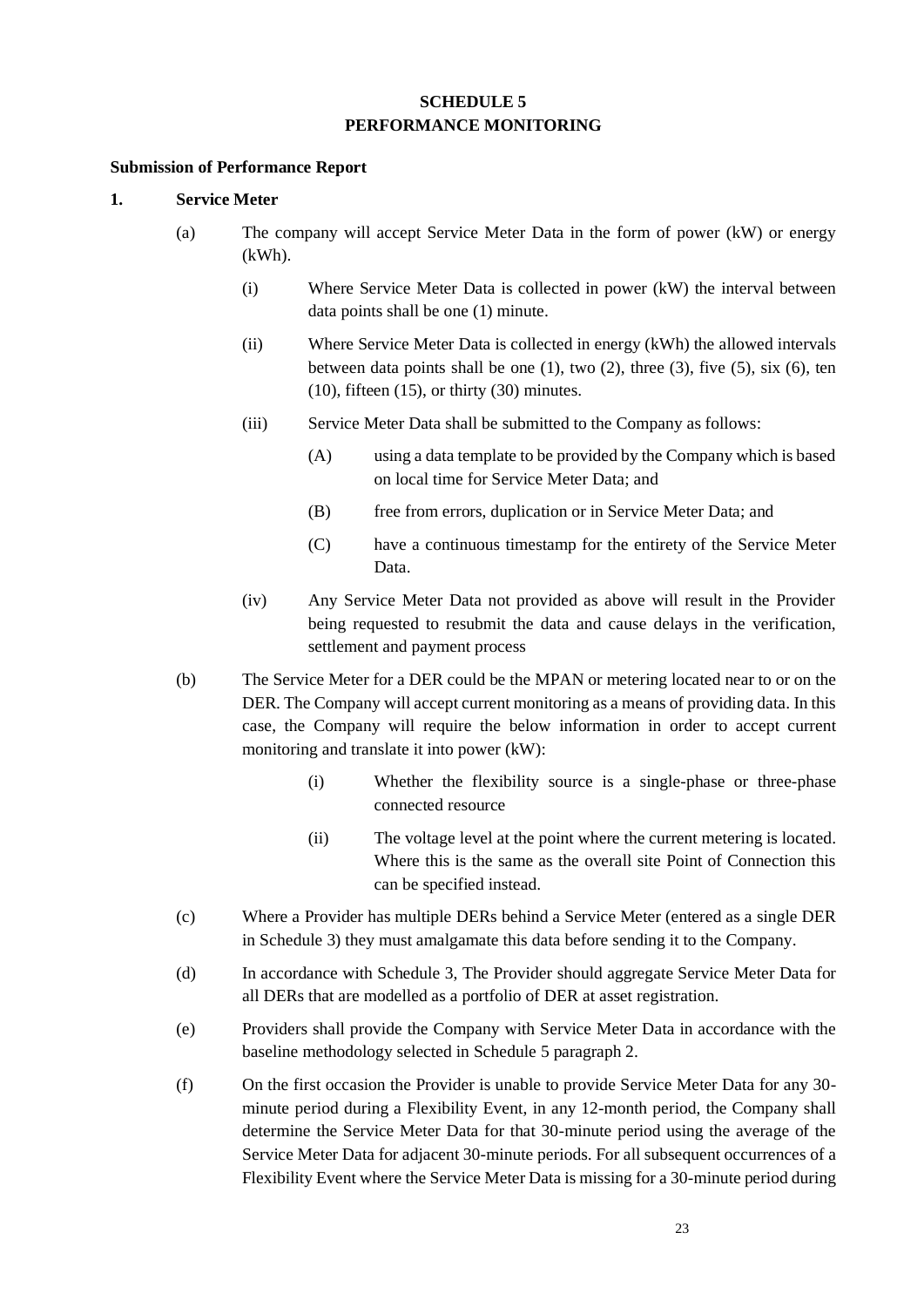the 12-month period, the Company shall treat it as a failure to deliver the Flexibility Service.

### <span id="page-23-0"></span>**2. Baselining**

- (a) The Company will offer two means of baselining to measure the delivery of a Flexibility Service from a DER or portfolio of DERs during a Flexibility Event.
- (b) The Provider can elect which baseline methodology to use for a Flexibility Contract. A Provider may elect for the Company to use both baseline methodologies in which case the Company will pay the Provider the maximum amount calculated using both baseline methodologies.
- (c) The minimum quantity of Service Meter Data to be provided by the Provider to the Company will depend on the baseline mechanism adopted by the Provider.
- (d) The minimum granularity of Service Meter Data is outlined in Schedule 5, paragraph 1. All data provided to the Company shall be aggregated to the same minimum level of granularity to ensure baselines are calculated fairly across both DER and Providers.
- (e) Service Meter Data use for baselining of a Flexibility Contract must be aggregated or disaggregated to reflect the DERs detailed in that Flexibility Contract.
- (f) The Company reserves the right to review and revise the baseline methodologies used and, subject to the agreement of the Provider, to use the revised baseline methodologies for future Flexibility Contracts.
- (g) Service Meter Data must by uploaded to the NMF using a template issued by the Company.

#### <span id="page-23-1"></span>(h) **Option One – Historic Baseline with Same Day Adjustment (SDA)**

- (i) Calculation:
	- (A) This baseline methodology will require the Provider to upload Service Meter Data for Eligible Days from the Service Meter to the NMF by 23:59 hours on the  $10<sup>th</sup>$  of each month for the preceding month.
	- (B) For weekday Flexibility Events non-eligible days are defined as: weekends, bank holidays, previous Flexibility Event days, days for which DER was declared unavailable by the Provider and days which are prior to eight  $(8)$  weeks before the Flexibility Event.
	- (C) For weekend Flexibility Events non-eligible days are defined as: weekdays, previous Flexibility Event days, days for which the der was declared unavailable by the Service Provider and days which are prior to eight (8) weeks before the Flexibility Event.
	- (D) For a Flexibility Event that occurs on a Weekday, the Company will analyse the Eligible Days for Weekdays and use the average of the median eight (8) day profiles to calculate an unadjusted baseline ("Weekday Unadjusted Baseline").
	- (E) For a Flexibility Event that occurs on a Weekend, the Company will analyse the Eligible Days for Weekends and use the average of the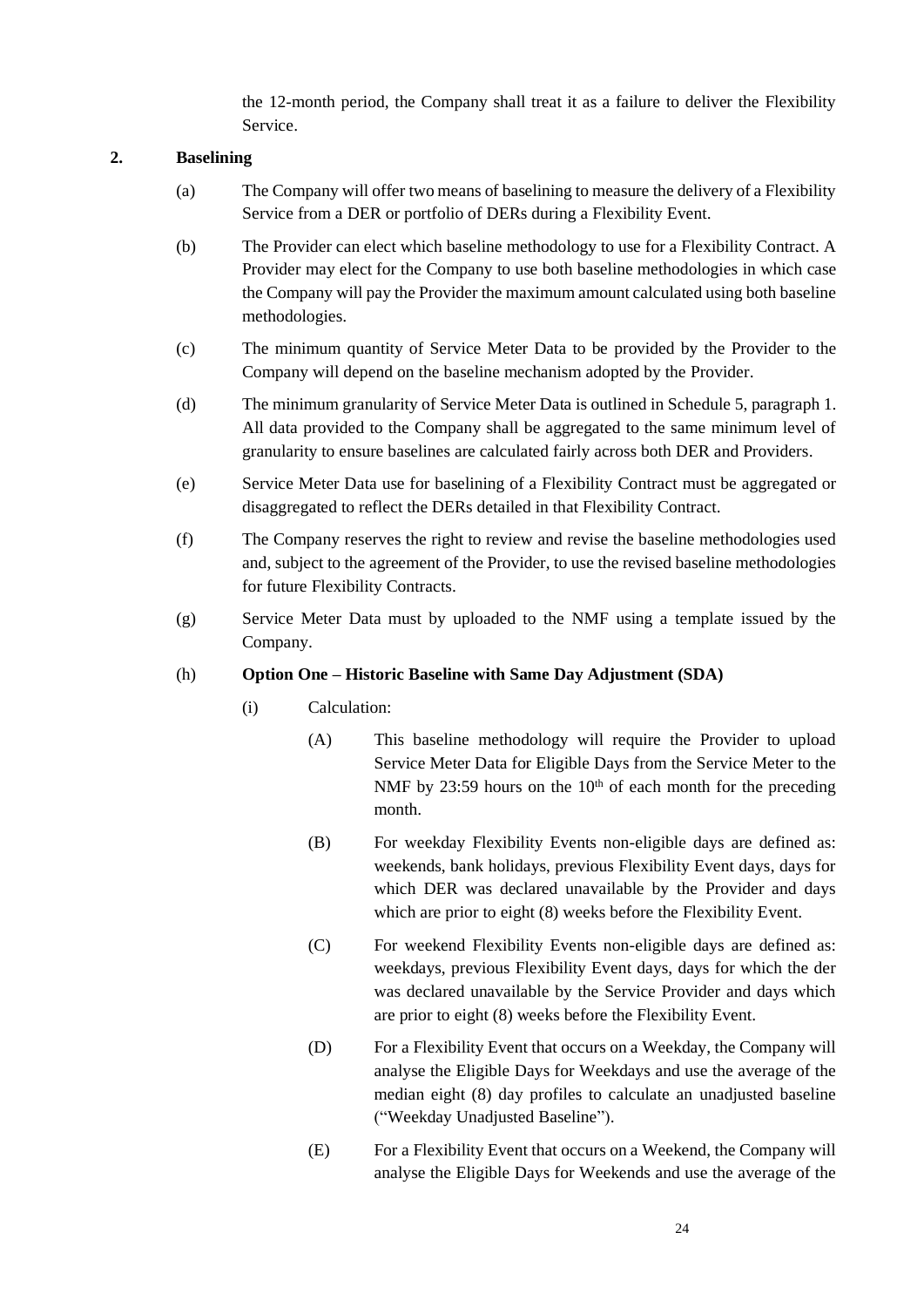median two (2) day profiles to calculate an unadjusted baseline ("Weekend Unadjusted Baseline").

- (F) The Company will determine a same day adjustment factor to reflect any variability between the Eligible Days and the day and which takes into account the actual load profile in the two (2) hours leading up to the event start time which will be applied to the:
	- (I) Weekday Unadjusted Baseline to calculate a Weekday adjusted baseline ("Weekday Adjusted Baseline") for that day's event period; or
	- (II) Weekend Unadjusted Baseline to calculate a Weekend adjusted baseline ("Weekend Adjusted Baseline") for that day's event period.

#### (ii) Data upload frequency

- (A) Providers must upload data for Eligible Days and Service Meter Data for all Flexibility Services and covering all Flexibility Events on or before the tenth day of each month for the Flexibility Events that occurred during the previous month.
- (B) It is at the discretion of the Provider should they choose to upload Meter Service Data throughout the month or as a bulk upload for the whole month.

#### (iii) Missing Data

- (A) Where a Provider provides Service Meter Data in respect of a DER with missing values the Company will attempt to perform a baseline calculation with the data provided, noting that baseline accuracy will likely degrade with less data.
- (B) Should a Provider submit Service Meter Data in respect of a DER that has missing data which results in a period of greater than 30 minutes without a meter reading for:
	- more than nine  $(9)$  days out of ten  $(10)$ , and/or;
	- during a Flexibility Event, and/or;
	- the two  $(2)$  hours before a Flexibility Event, and/or;
	- one  $(1)$  hour after the Flexibility Event,

then the Flexibility Event will be considered to have been failed and recorded as a zero delivery. Settlement rules on payment of Availability Fee and Utilisation Fee will be applied in accordance with Schedule 5, paragraph 4.

- (C) Should a Provider submit Service Meter Data in respect of a DER that has missing data which results in a period of greater than 30 minutes without a valid Service Meter data reading for more than five (5) out of ten (10) days during a month the Company reserves the right to amend clauses to require improvements in monitor performance.
- (i) **Option Two – Nominated Baseline with Same Day Adjustment (SDA)**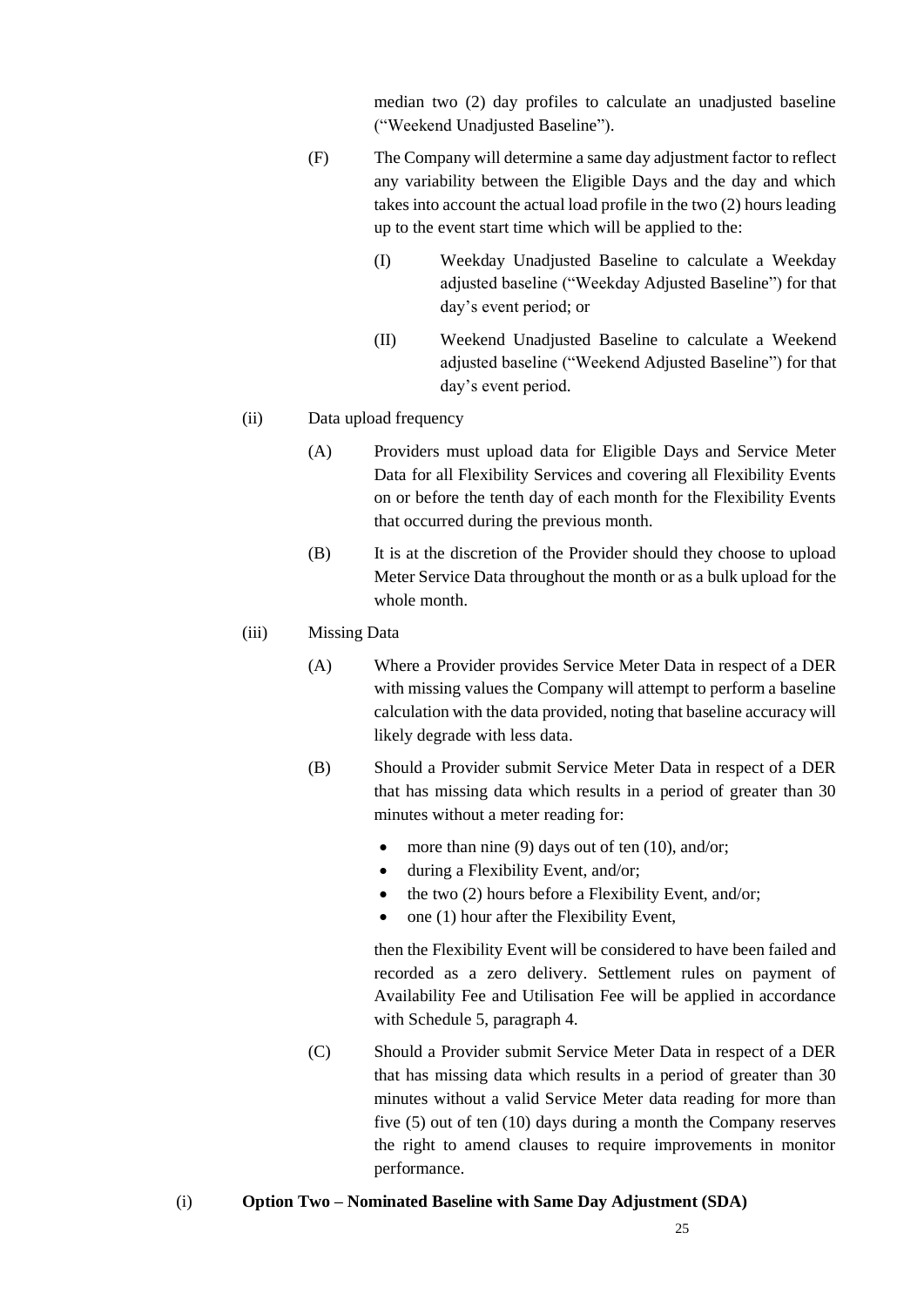- (i) Providers shall submit forecast meter data to the Company during a Flexibility Contract. This forecast will detail the expected meter data for each DER (or group of DERs if Schedule 5, paragraph 1 (c) or (d) applies) for the Service Window for the following day assuming no Utilisation Instruction will be issued ("Nominated Baseline").
- (ii) The Provider shall submit a Nominated Baseline by 17:00 hours on the day prior to the start of each Service Window during a Flexibility Contract. Data not submitted by this time will be considered missing data in accordance with Schedule 5, paragraph 2 (i), item (v).
- (iii) The Company will compare the Service Meter Data with the Nominated Baseline to determine the level of Contracted Service Capacity delivered during a Flexibility Event.
- (iv) Missing Data
	- (A) If a Provider fails to submit a Nominated Baseline by 17:00 hours for the Service Window for the next day then:
		- (I) If a Utilisation Instruction is issued by the Company for the Service Window on the next day the Company will not be able to prove dispatch and as a result the Flexibility Event will be treated as a failed delivery, unless the Provider submits historic data for the DER in accordance with Schedule 5, paragraph 2 [\(h\).](#page-23-1)
		- (II) If a Utilisation Instruction is not issued by the Company for the Service Window on the next day then there will be no effect on the Provider.
	- (B) If the Provider does not submit a Nominated Baseline for over 50% of the Service Windows in any month, the Company reserves the right to amend clauses to require improvements in performance.
- (v) The Provider may submit a revised Nominated Baseline in respect of a DER (or group of DERs if Schedule 5, paragraph 1 (c) or (d) applies) after the Company has issued a Utilisation Instruction provided the revised Nominated Baseline is received by the Company prior to the commencement of delivery. The Company shall only consider the first revised Nominated Baseline issued for a DER for a Flexibility Event in any month. Other revised Nomination Baselines for further Flexibility Events issued for a DER in a month shall be ignored and the original Nominated Baseline shall apply.
- (vi) Abnormal Data
	- (A) When a Provider submits a Nominated Baseline in respect of a DER, the Company will use days without a Utilisation Instruction to check the accuracy of Nominated Baselines.
	- (B) Should the Company determine that a Nominated Baseline is significantly inaccurate or raises gamification concerns, the Company reserves the right to amend clauses to require an alternate baseline methodology.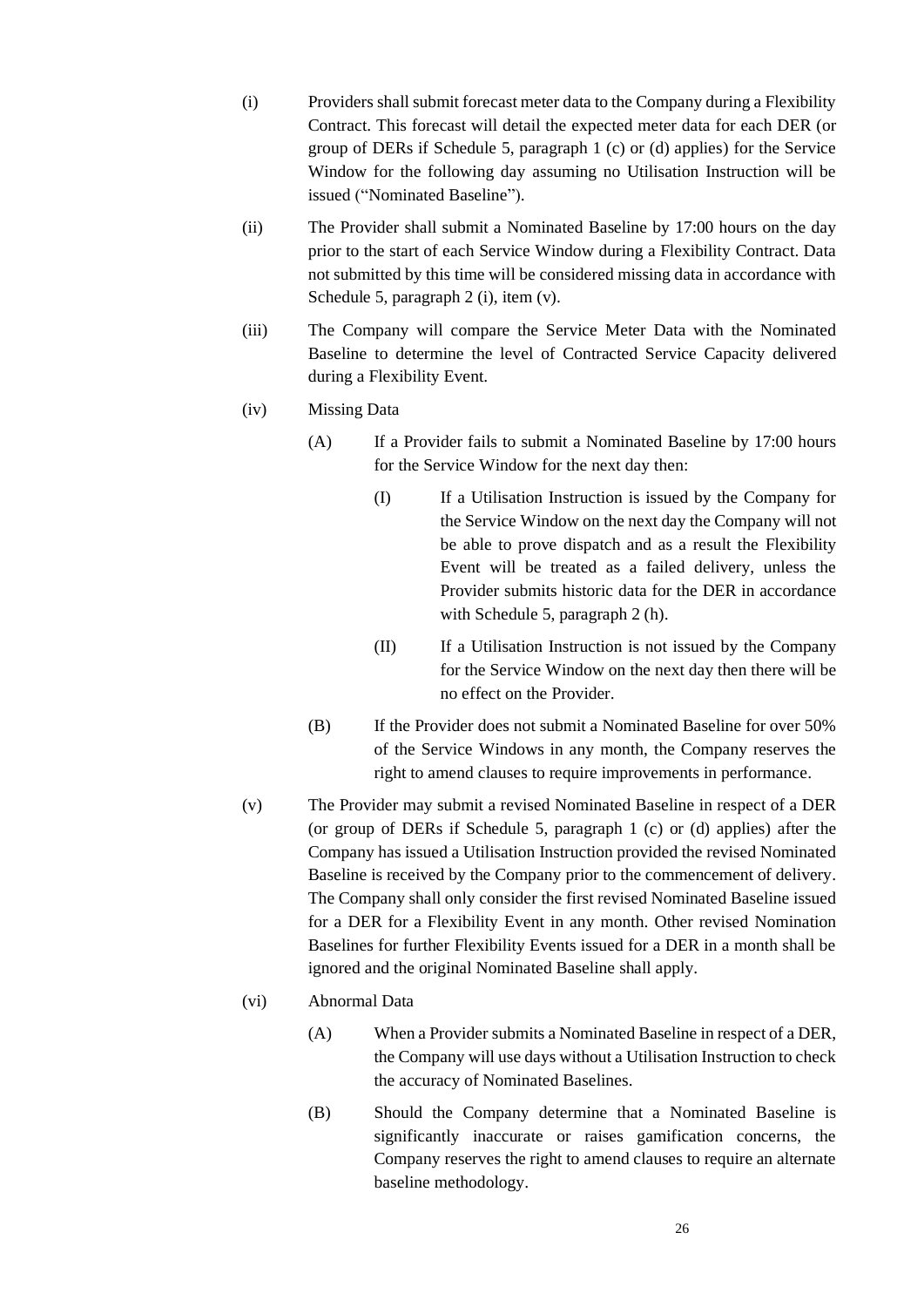#### **3. Non-Delivery and Under-Delivery**

- (a) Utilisation Fee Settlement Rule:
	- (i) If an Unavailability Notice for a DER is sent to the Company after a Utilisation Instruction has been issued this will be treated as a Service Failure.
	- (ii) The Utilisation Fee for a Flexible Event is related to the level of Contracted Service Capacity delivered compared to the level of Contracted Service Capacity requested in the relevant Utilisation Instruction.
	- (iii) The response of a DER to a Utilisation Instruction will be analysed using the Service Meter Data provided from the Service Meter and the Baseline methodology in Schedule 5. This will determine the proportion of the Contracted Service Capacity requested in the relevant Utilisation Instruction that was provided in each Settlement Period of a Flexible Event.
	- (iv) The level of response provided in each Settlement Period will then be subject to a Utilisation Rate adjustment to determine the level of the Utilisation Fee paid for that Settlement Period of a Flexibility Event using the table below. An example of how this Utilisation Rate will affect payment is provided for clarity;

| <b>Proportion of the Contracted</b><br><b>Service Capacity provided in</b><br><b>Settlement Period</b> | <b>Utilisation Rate: Percentage of</b><br><b>Utilisation Fee Payable</b> |
|--------------------------------------------------------------------------------------------------------|--------------------------------------------------------------------------|
| $100\% +$                                                                                              | <b>Full Payment</b>                                                      |
| $95\% - 100\%$                                                                                         | <b>Full Payment</b>                                                      |
| 85% - 94.9%                                                                                            | 1.5% reduction for each 1% below 95%                                     |
| $50\% - 84.9\%$                                                                                        | 2.42% reduction for each 1% below<br>85%                                 |
| $<50\%$ delivery                                                                                       | No Payment                                                               |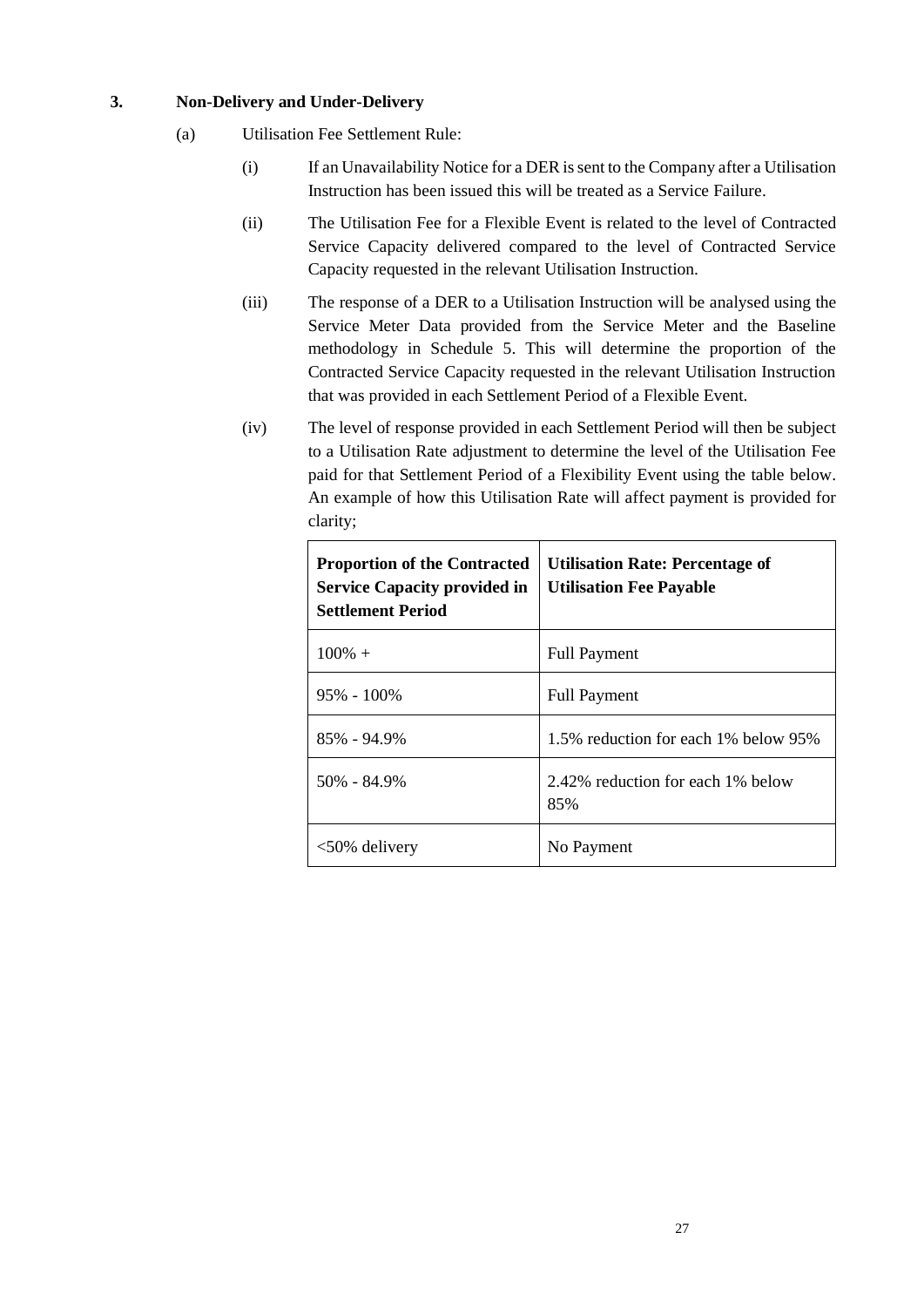

#### (b) Availability Fee Settlement Rule

- (i) Availability Fees for any Flexibility Contract will be paid as the product of the Availability Price (in  $\text{£/kW/h}$ ) accepted by the Company during the relevant auction multiplied by the number of hours in all Service Windows for that Flexibility Contract in each month. This amount will then be subject to the Availability Rate adjustment in Schedule 5 paragraph 3(b) (iv) below.
- (ii) If an Unavailability Notification is issued in respect of a DER for any month of the Flexibility Contract the Company shall reduce the number of hours for which an Availability Fee is paid to reflect the hours the DER was unavailable.
- (iii) If an Unavailability Notice for a DER is sent to the Company after a Utilisation Instruction has been issued this will be treated as a Service Failure.
- (iv) The Availability Rate for each Flexibility Contract will be calculated by looking at the average response of a DER over the previous month's Utilisations.
	- (A) The response of a DER to a Flexibility Event will be calculated for each Settlement Period in all relevant Utilisation Instruction, as the level of Contracted Service Capacity delivered (kWh) in the Settlement Period divided by the level of Contracted Service Capacity requested (kWh) in the Settlement Period. This figure will be capped at 1 for each Settlement Period in the case of any overdelivery.
	- (B) The aggregate of the calculation in Schedule 5 paragraph  $3(b)(iv)(A)$ in respect of all Settlement Period in all relevant Utilisation Instructions issued by the Company during the previous month divided by the total number of Settlement Period for all relevant Utilisation Instructions issued by the Company during the previous month to give an average availability response.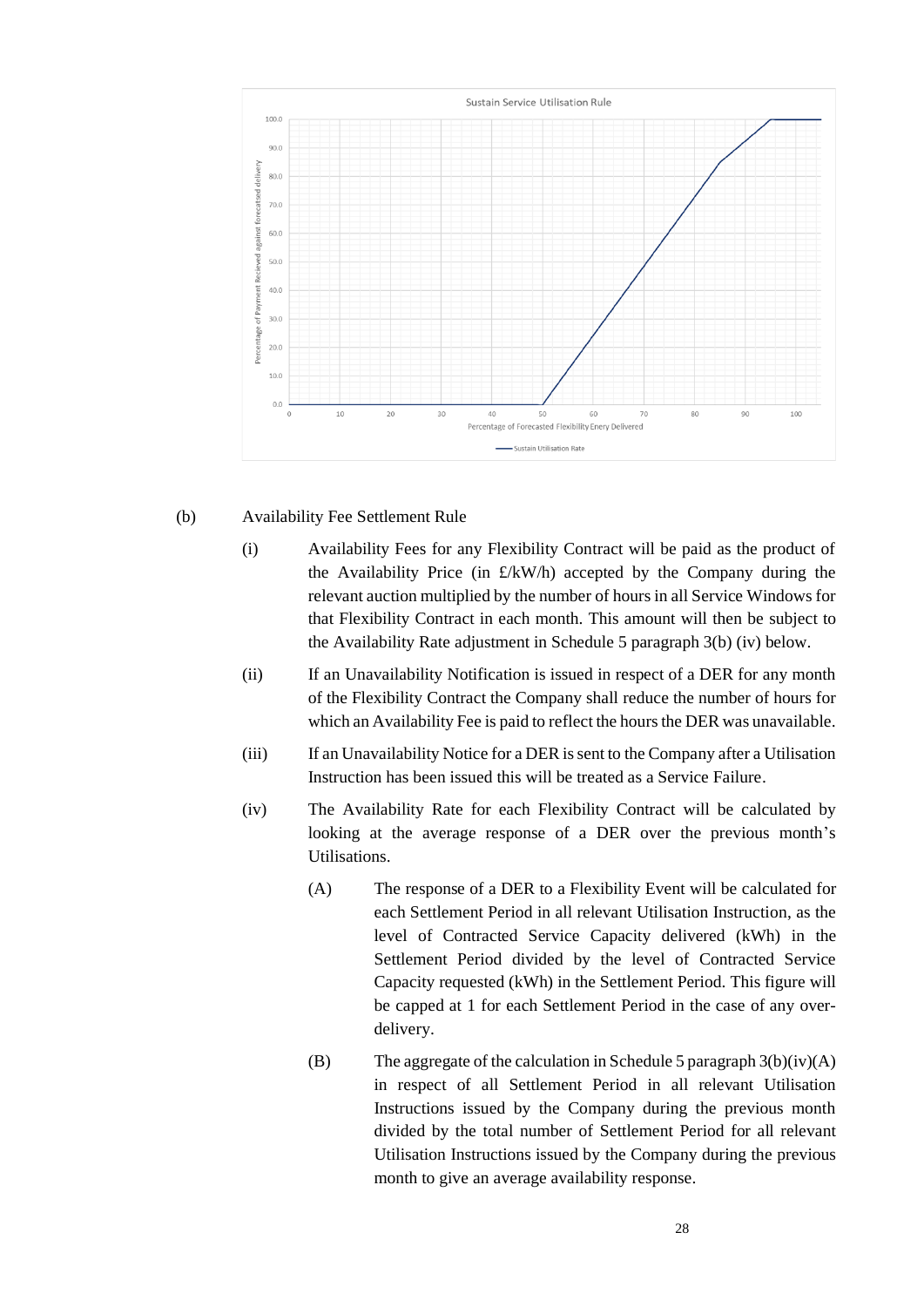- (C) The average availability response will be multiplied by the Availability Price (in £/kW/hour) accepted by the Company during the relevant auction to determine the Availability Fee.
- (D) If the Company issued no Utilisation Instructions during the previous month the Company will pay an Availability Fee equivalent to the level of Availability Fee paid  $(E/kW/h)$  during the month preceding the previous month.
- (E) If the Company has issued no Utilisation Instructions during any preceding month, the Availability Fee will be paid to match the level of delivery achieved during testing of the DER.
- (F) If no testing was required the Availability Fee will be paid in full.
- (c) Penalty Payments

There will be no penalty payments from the Provider to the Company for the nondelivery of any Flexibility Services during the Term of this Agreement or [end date of TP3], whichever occurs first.

- (d) Repeated Under-Delivery
	- (i) If a DER fails to deliver at least 60% of the level of Contracted Service Capacity pursuant to a Utilisation Instruction on at least five (5) occasions, the Company reserves the right to review and amend the Contracted Service Capacity for that DER and amend the DER Register and all future Utilisation Instructions.